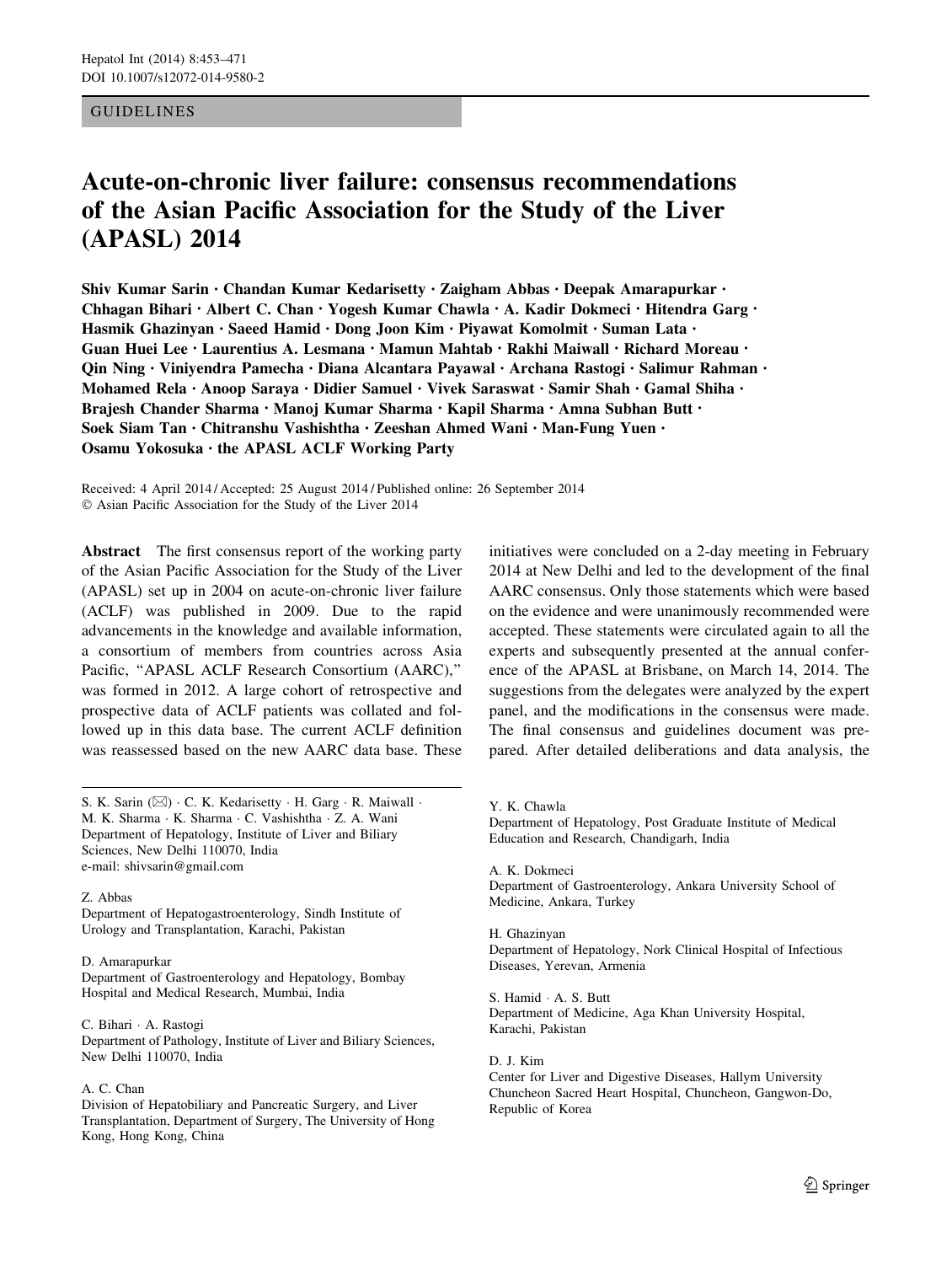original proposed definition was found to withstand the test of time and identify a homogenous group of patients presenting with liver failure. Based on the AARC data, liver failure grading, and its impact on the ''Golden therapeutic Window,'' extra-hepatic organ failure and development of sepsis were analyzed. New management options including the algorithms for the management of coagulation disorders, renal replacement therapy, sepsis, variceal bleed, antivirals, and criteria for liver transplantation for ACLF patients were proposed. The final consensus statements along with the relevant background information are presented here.

Keywords Liver failure - Chronic liver disease - Cirrhosis - Ascites - Acute liver failure and Scute liver failure

## Introduction

Liver failure is a common medical ailment, and its incidence is increasing with the use of alcohol and growing epidemic of obesity and diabetes. It can present as acute liver failure (ALF) (in the absence of any preexisting liver disease), acute-on-chronic liver failure (ACLF) (an acute deterioration of known or unknown chronic liver disease), or an acute decompensation of an end-stage liver disease. Each of these is a well-defined disease entity with a homogenous population of patients with expected outcomes. Due to an overlap and lack of clarity of definitions and outcomes, entities like late-onset liver failure and subacute hepatic failure have become less relevant and are not often used.

G. H. Lee Department of Gastroenterology and Hepatology, National University Health System, Singapore, Singapore

#### L. A. Lesmana

Division of Hepatology, University of Indonesia, Jakarta, Indonesia

M. Mahtab - S. Rahman Department of Hepatology, Bangabandhu Sheikh Mujib Medical University, Dhaka, Bangladesh

## R. Moreau

Inserm, U1149, Centre de recherche sur l'Inflammation (CRI), Paris, France

The growing interest in ACLF after the first consensus definition of ACLF from APASL [\[1](#page-15-0)] is evident by the fact that more than 200 publications as full paper have been published and the trend is surely increasing. A seminal paper from the EASL-CLIF consortium on the definition and outcome of ACLF has since appeared [[2](#page-15-0)] based on the work of experts from several European and Western countries. The group of investigators working on liver failure in the Asia– Pacific region working for the past decade carefully analyzed the patient characteristics, natural history, and outcome over the years. The group met on yearly basis and collated data on Web site [\(www.aclf.in\)](http://www.aclf.in) since 2009. The data were analyzed at meeting in China and Dhaka in 2012, with the setting up of the APASL ACLF Research Consortium (AARC). The retrospective and prospective data of patients from different centers were analyzed, and the completed patient records were utilized for defining predictors of mortality and grades of liver failure and incidence of other organ failures.

Experts from all over the globe, especially from the Asia–Pacific region, and members of the first consensus group were requested to identify pertinent and contentious issues in ACLF. Six major contentious issues and unmet needs in the management of ACLF were approached for the update: (1) what constitutes an acute insult; (2) whether chronic liver disease should be included or only cirrhosis of the liver in defining underlying liver disease; (3) the role of SIRS and sepsis as a cause or consequence of liver failure; (4) the incidence and impact of non-hepatic organ failures; (5) the relevance and grades of liver failure, the urgency, and outcome of liver transplant; and (6) an AARC prediction model of outcome of ACLF. The process for the development of the recommendations and guidelines included review of all available published literature on

R. Moreau

Département Hospitalo-Universitaire (DHU) UNITY, Service d'Hépatologie, Hôpital Beaujon, APHP, Clichy, France

## Q. Ning

Department of Infectious Disease, Tongji Hospital of Tongji Medical College, Huazhong University of Science and Technology, Wuhan, China

V. Pamecha Department of Hepatobiliary Surgery, Institute of Liver and Biliary Sciences, New Delhi 110070, India

D. A. Payawal Department of Hepatology, Cardinal Santos Medical Center, Manila, Philippines

P. Komolmit

Division of Gastroenterology and Hepatology, Department of Medicine, Chulalongkorn University, Bangkok, Thailand

S. Lata Department of Nephrology, Institute of Liver and Biliary Sciences, New Delhi 110070, India

R. Moreau

UMR\_S 1149, Labex INFLAMEX, Université Paris Diderot Paris 7, Paris, France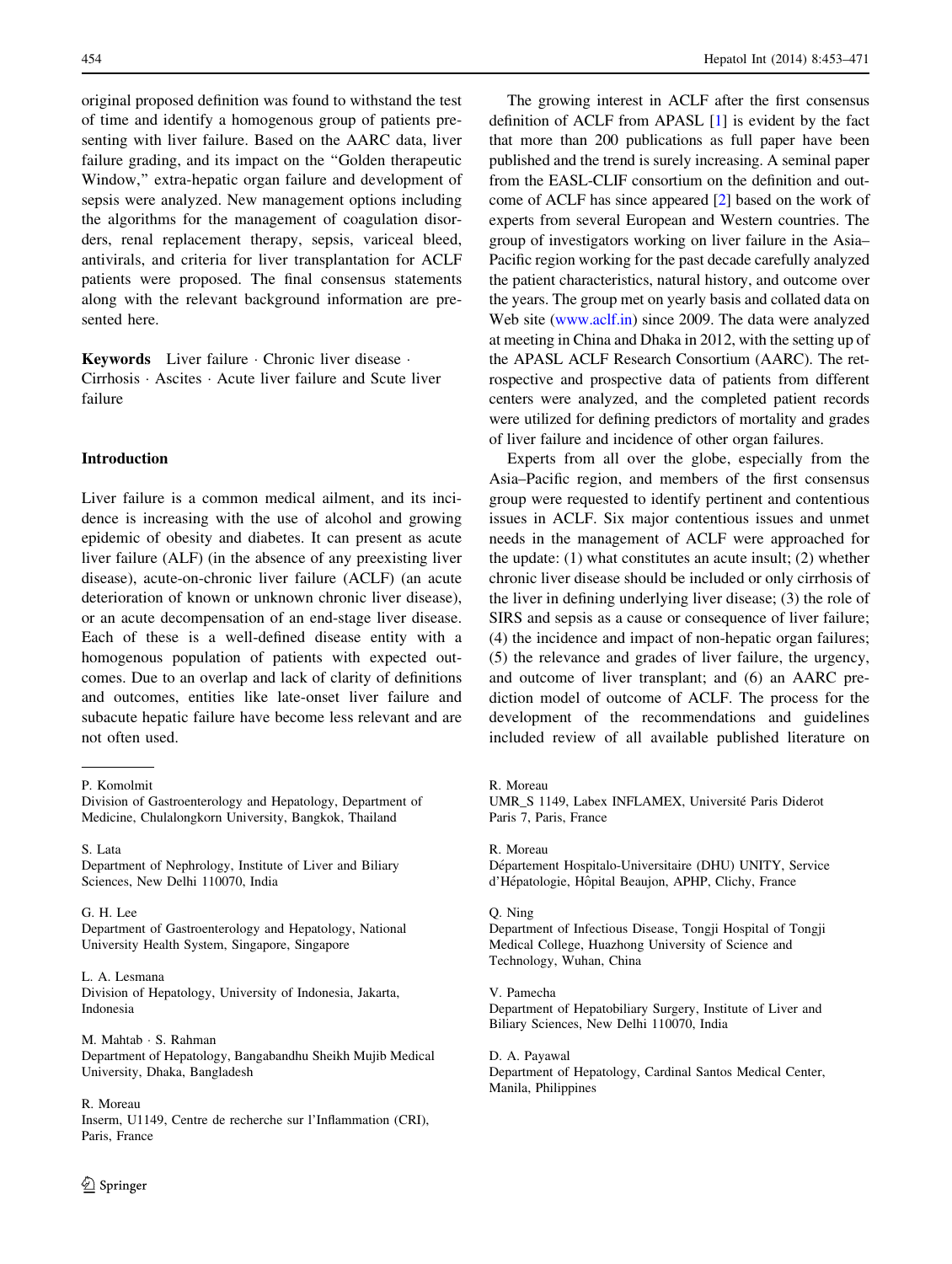ACLF by individual and group of experts; preparation of a review manuscript and consensus statements based on Oxford system of evidence-based approach [[3\]](#page-15-0) for developing the consensus statements, circulation of all consensus statements to all experts, an effort to define the acute hepatic insults; the underlying chronic liver disease, a survey of the current approaches for the diagnosis and management of ACLF; discussion on contentious issues; and deliberations to prepare the consensus statement by the experts of the working party. A 2-day meeting was held on February 22–23, 2014, at New Delhi, India, to discuss and finalize the recommendations and guidelines. These statements were circulated to all the experts, posted on the AARC Web site ([www.aclf.in\)](http://www.aclf.in), and subsequently finalized. These consensus statements and guidelines for the management of such patients are included in this review. A brief background is included providing the available data and published information on each issue. Statements from the first consensus have been reproduced at places to give a background and continuity.

# The concept of ACLF and need for a definition

Acute liver failure is a well-defined medical emergency which is defined as a severe liver injury, leading to coagulation abnormality usually with an INR  $\geq$ 1.5, and any degree of mental alteration (encephalopathy) in a patient without pre-existing liver disease and with an illness of up to 4 weeks duration [\[4](#page-15-0)]. A proportion of patients who present with features mimicking ALF, however, have an underlying chronic liver disease or cirrhosis of the liver. These patients grouped together as acute-on-chronic liver failure (ACLF) also have a poor outcome. These patients are distinctly different from a group of cirrhotic patients who are already decompensated and have a sudden

M. Rela Institute of Liver Diseases and Transplantation, Global Health City, Chennai, India

A. Saraya Department of Gastroenterology, All India Institute of Medical Sciences, New Delhi, India

#### D. Samuel

INSERM, Centre Hépatobiliarie, Hôpital Paul Brousse, Villejuif, France

#### V. Saraswat

Department of Gastroenterology, Sanjay Gandhi Post Graduate Institute of Medical Sciences, Lucknow, India

#### S. Shah

Department of Gastroenterology and Hepatology, Global Hospitals, Mumbai, India

worsening of their condition due to an acute event as liver failure is central.

The ACLF is a clinical syndrome manifesting as acute and severe hepatic derangements resulting from varied insults. This term was first used in 1995 to describe a condition in which two insults to liver are operating simultaneously, one of them being ongoing and chronic, and the other acute  $[5]$  $[5]$ . Over the years, nearly thirteen different definitions have been proposed, creating confusion in the field [[6\]](#page-15-0). Any patient who has an underlying chronic liver disease with superimposed acute insult is being labeled as having ACLF, irrespective of evidence of liver failure per se or evidence of preexisting cirrhotic decompensation. Several investigators were concerned that this would lead to overlap with decompensated liver disease. The main emphasis of the third consensus meeting of the APASL working party was to identify from this large group of patients, a subset of patients who have a relatively homogenous presentation and potentially similar outcome and restrict the use of the term ''acute-on-chronic liver failure'' to this subset. The 2009 APASL definition had provided a basis to select patients presenting with a distinct syndrome. To cover the entire spectrum of these patients, from mild to most severe, patients with chronic liver disease with or without cirrhosis of the liver were included and carefully analyzed. It is understandable, though not well defined, that the nature and degree acute insult and the status of the underlying chronic liver disease would determine the outcome of the patient (Fig. [1](#page-3-0)).

To give clarity to the primary event, a hepatic insult, jaundice and coagulopathy, which defined liver failure was considered essential. In acute liver failure, though hepatic encephalopathy is part of the definition, it follows liver failure. Encephalopathy in the absence of overt jaundice or liver failure is separately categorized as due to by-pass [\[7](#page-15-0)]. Should one wait for defining the outcome of ''liver failure''

Department of Internal Medicine, Egyptian Liver Research Institute and Hospital, Cairo, Egypt

B. C. Sharma Department of Gastroenterology, GB Pant Hospital, New Delhi, India

S. S. Tan Department of Gastroenterology and Hepatology, Selayang Hospital, Kepong, Malaysia

M.-F. Yuen Department of Medicine, The University of Hong Kong, Hong Kong, China

O. Yokosuka Department of Gastroenterology and Nephrology, Graduate School of Medicine, Chiba University, Chiba, Japan

G. Shiha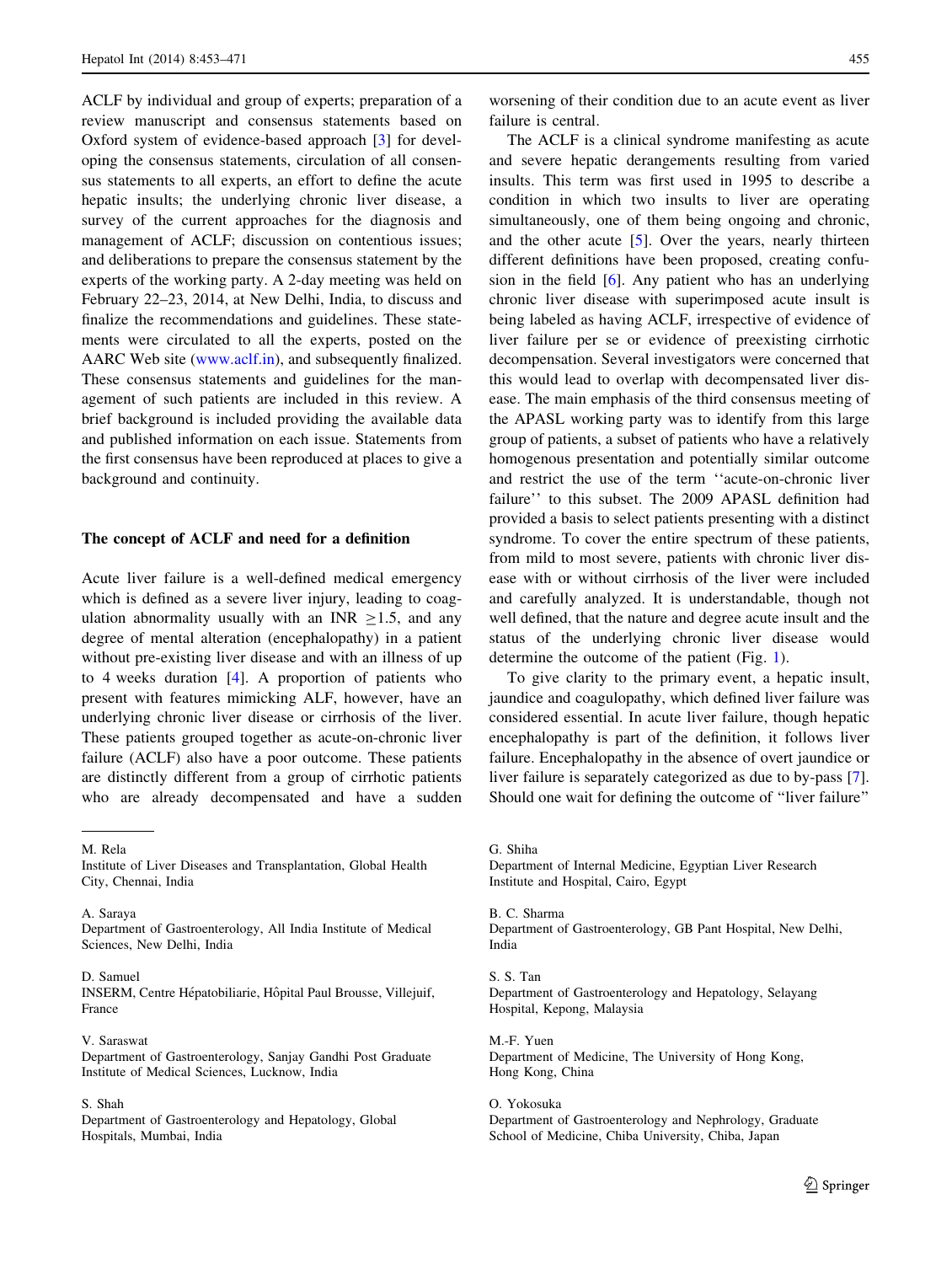<span id="page-3-0"></span>Fig. 1 In a setting of a normal hepatic reserve, an acute insult can lead to acute liver failure. The hepatic reserve can be restored to normal by newer treatment options or transplant. In setting of a reduced hepatic reserve as seen in chronic liver disease (chronic hepatitis or compensated cirrhosis of liver), an acute insult leads to acuteon-chronic liver failure with a high short-term mortality. However, there is a potential of reversibility by treating in the therapeutic golden window. This is a short window of few days, where in the liver failure is just below the organ threshold of optimal function and extrahepatic organ failure has not setin



till the time extra-hepatic organ failures set in or not remain contentious. For definition, the event must be universally present in all patients. From the point of view of intensivists, it is well known that with increasing number of organ dysfunction or failure, the mortality would cumulatively increase. Undoubtedly, these events are predictive of the outcome, the basis of SOFA score. It is therefore not surprising; the same has been reported in the CANONIC study [\[2](#page-15-0)]. However, should organ failure be included in defining the clinical syndrome of liver failure needs a thorough analysis. As a corollary, despite decades of extensive experience, renal or circulatory dysfunction has not been included in the definition of ALF. The issue whether sepsis per se could lead to liver failure or is a result of liver failure had been debated for many years and was again revisited. However, sepsis is an integral part of development of multi-organ failure in any patient, be it of renal, pancreatic, or cardiac origin. The differences between the current definitions of CLIF consortium and APASL have been recently published [\[8](#page-15-0)].

While the first APASL consensus was based on the data of only about 200 patients, the data of 1700 patients are now available from 14 countries. Records of 1,363 ACLF patients were analyzed. This formed the basis of re-evaluating the validity of the APASL 2009 consensus. It was decided that, like in other studies, the analysis of the original data should be sent for separate publications and only the conclusions and recommendations based on these data can be used for the purpose of the consensus. To improve our understanding of the West, Prof Richard Moreau, the first author of the CANONIC study, kindly consented to join the consensus meeting.

The 6 major issues as mentioned above, and 28 subissues, were defined, and systematic reviews were made available to all participants. These were addressed at length in the meeting.

# What constitutes an acute insult

This issue was divided into two parts: first, what is the time frame for the term "acute," and second, what are the criteria to define the nature of an ''insult.'' A review of the different published definitions of acute liver failure and ACLF was done, and the current APASL definition of ACLF was reassessed. It was clear that the event must be new and acute, and its impact on the patient's condition should be observable as liver failure within a given time frame. The EASL-AASLD consortium had initially kept the assessment of outcomes at 3 months [[9\]](#page-15-0), but subsequently revised it to 28 days in the recent CANONIC study [\[2](#page-15-0)]. The AARC data were carefully analyzed, and the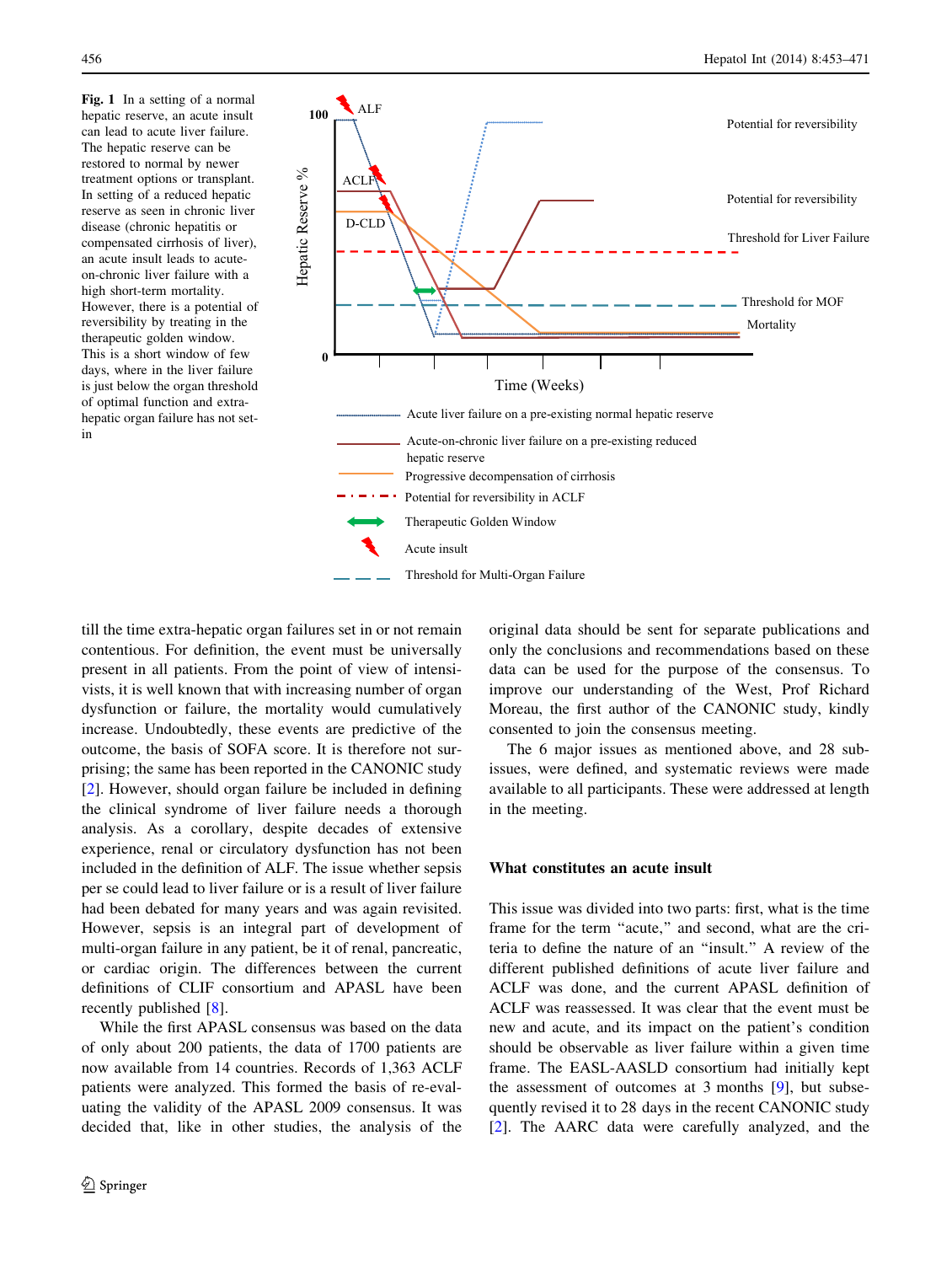



mortality rates were at different time points. A mortality rate of more than 33 % at 4 weeks was considered to be significant allowing recovery to less than two-thirds of the patients. Using these criteria, the data showed that more than 50 % patients of ACLF die by week 4. It was, therefore, unanimously agreed that the 4-week (28 days) period should be maintained as per the initial definition for defining the impact of an acute event.

Efforts were made in light of all the available data on defining the nature of acute event. The acute insult could vary depending on the geographic region and the population under study. These include both infectious and noninfectious causes. These were well characterized in the past. While Hepatitis B reactivation remains the predominant cause of acute hepatic insult in the East, from the global perspective, the major etiologic agent was alcohol, both in the West and the East. This was a bit unexpected for the Asian countries where alcoholic hepatitis is emerging as a major acute insult and shows the growing westernization of Asia. The predominant causes of acute hepatic insults are shown in Fig. 2. A review of the recent CANONIC study data showed that in the West, the term precipitating event is generally used and probably details of events such as Hepatitis B or superadded Hepatitis A and E are rarely encountered or recorded [\[2](#page-15-0)]. However, it was a bit surprising that active alcohol abuse

and alcoholic hepatitis were also not the predominant causes. A plausible explanation could be that since the CANONIC study only recorded the acute decompensation of cirrhosis and not the hepatic insults, the major events recorded were only non-hepatic, such as bacterial infections or sepsis. Acute decompensation of cirrhosis is a different entity than ACLF. As the core premise of ACLF is presented as liver failure, the acute insults should be hepatic insults. Both, hepatotropic or non-hepatotropic insults, should manifest in the patient first with liver failure.

Acute hepatic insults of infectious etiology included reactivation of Hepatitis B virus (HBV) as the leading cause of ACLF in the Asian region [\[10–19](#page-15-0)]. Reactivation of HBV could be either spontaneous or due to intensive chemotherapy or immunosuppressive therapy [[10,](#page-15-0) [11](#page-15-0)], immune restoration after highly active antiretroviral therapy for HIV  $[12, 13]$  $[12, 13]$  $[12, 13]$  $[12, 13]$ , treatment-related  $[14]$  $[14]$ , or reactivation of the occult HBV infection by rituximab (anti-CD20) based chemotherapy [[15–17\]](#page-15-0). Similarly, reactivation of Hepatitis C virus infection has also been reported, especially after immune suppressive therapy [\[18](#page-15-0), [19](#page-15-0)]. The other very important infectious etiology of the acute event is super-infection with Hepatitis E virus, predominantly in patients in the Indian subcontinent [[20–23\]](#page-15-0). Various bacterial, parasitic, and fungal infections may affect the liver.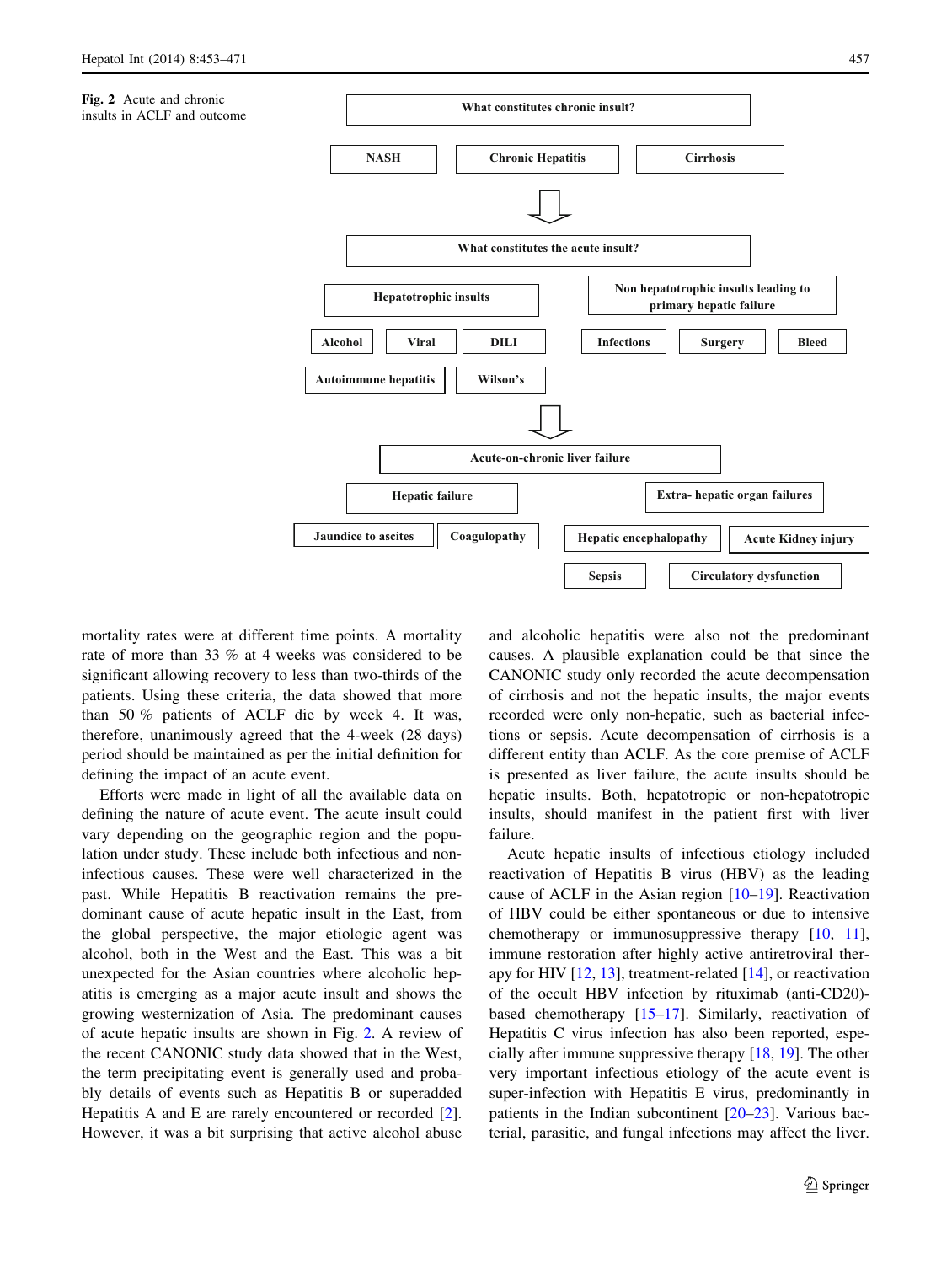Spirochetal, protozoal, helminthic, or fungal organisms may directly infect the liver, whereas bacterial or parasitic infection may spread to the liver from other sites [\[24](#page-15-0)]. These infections may lead to liver failure in patients with underlying chronic liver disease. Among the non-infectious etiologies, alcoholic hepatitis is the major cause of acute deterioration in stable known or unknown chronic liver diseases, more often in the western countries [[25,](#page-15-0) [26](#page-15-0)]. It was not clear what should be the interval from the last alcoholic drink to be included as acute insult. Since, after the direct hepatic injury, the immunologic injury starts to decline [[27\]](#page-15-0), a period of 28 days was considered adequate for inclusion as the last drink. The issue which remains to be addressed was of binge drinking in patients with ACLF due to recent alcohol intake. It was appreciated that a prospective data collection including the drinking behavior especially in the past 6 months would help decide the influence of drinking behavior on the clinical outcome and help in defining the time frame of what should be considered as an acute insult.

Hepatotoxic drugs and complimentary and alternative medicines (CAM) are important causes for acute and acuteon-chronic liver failure in the Asia–Pacific region [\[28](#page-15-0)]. Hepatitis following the use of anti-tubercular drugs was considered to be an important cause of acute insult leading to ACLF. In a proportion of patients, despite a history of use of CAM, the precise nature and injurious influence of the agent cannot be determined. The need for further data on the hepatic injury caused by different herbal preparations needs to be studied.

Acute variceal bleeding has been included as one of the events to define hepatic decompensation in the natural history of cirrhosis [[29\]](#page-15-0). Variceal bleeding has also been taken as an acute insult for ACLF in some western trials of ACLF. It was extensively debated whether to consider variceal bleed as an acute event of ACLF. Since the definition of ACLF includes liver failure, jaundice, and coagulopathy, the variceal bleed should result in liver failure. The liver failure in such patients is mainly due to hepatic ischemia [[30\]](#page-15-0) and subsequent bacterial infections [\[31](#page-15-0)]. It was discussed that for a patient with portal hypertension and cirrhosis of the liver who presents for the first time with variceal bleed without any previous or present signs or symptoms of chronic liver disease, it would not constitute an acute insult. This is especially relevant if such a patient does not develop any jaundice. The experts discussed the stratification of patients based on the stage of underlying liver disease and the severity of variceal bleed. However, since patients with ACLF never decompensated before and are distinct from patients with decompensated cirrhosis, it is unlikely that a variceal bleed would per se lead to significant liver failure manifesting as jaundice and coagulopathy. Based on the data, it was unanimously agreed that

acute variceal bleeding is not an acute hepatic insult unless in the patients where it produces jaundice and coagulopathy defining ACLF.

A scenario may exist that a patient who has already fulfilled the criteria of ACLF, and has been diagnosed ACLF, develops a variceal bleed. In such a patient, variceal bleed would be considered as a complication in the natural history of ACLF.

The issue of other non-hepatotropic insults which have been considered in other studies such as surgery, trauma, insertion of transjugular intrahepatic porto-systemic shunt, transartrial chemoembolization, or radiofrequency ablation for hepatocellular carcinoma was discussed in detail. While there is an indirect connection with each of these, it was debated that a patient who already has cirrhosis with HCC or a cirrhotic who undergoes surgery, and separate risk scores are already in practice and being utilized. The likely potential for hepatic decompensation would vary depending on the nature of intervention and underlying hepatic reserve. It was agreed that non-hepatotropic insults producing direct hepatic insult and ACLF in an otherwise compensated liver disease could be considered as acute hepatic insults (2b, C). In a proportion of patients in Asia or even in the west, the precise agent(s) leading to acute hepatic insult is not well recognized on routine assessment. In such patients, this should be recorded as such.

## Recommendations

# Defining the acute event in ACLF

The ACLF can develop from one or more clearly defined acute hepatic insults, which can be due to hepatotropic or non-hepatotropic agents/causes. Acute insults vary depending on the geographic region and the population under study. Major etiologic agents responsible for precipitating ACLF are as follows:

- 1.1 Hepatotropic viral infections (1a, A).
	- 1.1.1 Among these, reactivation of Hepatitis B virus (HBV) infection and super-infection with HEV are the major causes of acute insult in ACLF (1a, A).
	- 1.1.2 Among the non-infectious causes, active alcohol consumption (within the last 28 days) remains the commonest cause (1a, A).
	- 1.1.3 Drug-induced liver injury, consumption of complimentary and alternative medicines (CAM), severe autoimmune hepatitis, and flare of Wilson's disease are other causes of acute insult in ACLF (1a, A).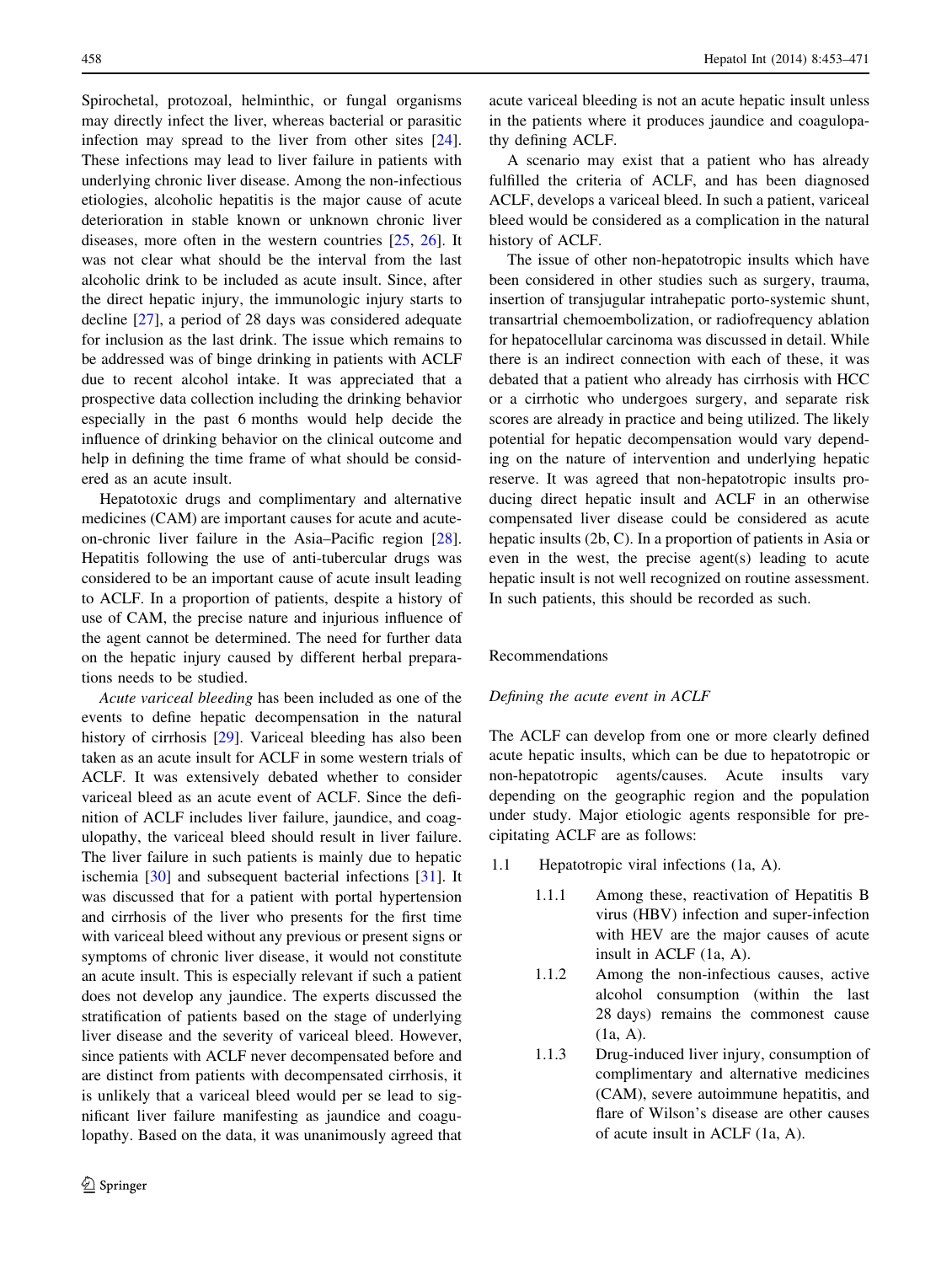- 1.2 Non-hepatotropic insults like surgery, trauma, and viral infections if producing direct hepatic insult could lead to ACLF (2b, C).
- 1.3 Variceal bleed per se may not qualify as an acute insult for ACLF, and we need more data to ascertain this (5,D).
- 1.4 In a proportion of patients, the acute hepatic insult may not be identifiable by the current routine assessment (5,D).

## Defining the underlying chronic liver disease

Two aspects were carefully analyzed, what constitutes chronic liver disease, cirrhosis alone or non-cirrhotic chronic liver diseases, and the etiology of the chronic liver disease.

The degree of hepatic fibrosis and the functional hepatocellular mass remains heterogeneous in patients with the chronic hepatitis [[32,](#page-16-0) [33](#page-16-0)]. Even in patients with stage IV disease, critical mass varies according to the parenchymal reserves. Modified Laennec Scoring System divides stage IV further, according to the thickness of septa into three, ending up in six stages altogether [\[34](#page-16-0), [35](#page-16-0)]. Moreover, ACLF is not equivalent to the acute decompensation of cirrhosis, which is the result of parenchymal extinction. Majority of the ACLF patients present with liver failure without any previous assessment of liver disease. It is not possible to distinguish accurately patients with different degree of fibrosis at this point in time. The liver with any significant degree of fibrosis, with activated stellate cells, and infiltrated by the inflammatory cells, is expected to respond in a different way to the acute insult compared to the liver without inflammatory infiltrate [\[36](#page-16-0)].

The NAFLD is the leading cause of donor rejection in liver transplantation [\[37](#page-16-0)]. Experience from liver transplantation centers shows that steatosis  $>$ 30 % in the donor liver is associated with a higher risk of primary nonfunction and graft initial poor function as compared to grafts with no or  $\langle 30 \ \%$  steatosis [38]. Patients with met- $\langle 30 \ \%$  steatosis [38]. Patients with met- $\langle 30 \ \%$  steatosis [38]. Patients with metabolic syndrome and fatty liver, diabetics, male patients of age  $>45-50$  years, patients with obesity, and dyslipidemia have the increased risk of fibrosis [[39\]](#page-16-0). While cirrhosis could be a late event, a large proportion of them may have stage 2 or 3 fibrosis. Hence, NASH is indeed an important cause of chronic liver disease [\[40](#page-16-0)]. Furthermore, in the East, a large proportion of patients do have reactivation of chronic Hepatitis B. In these patients, while liver failure and ACLF-like presentation does develop, cirrhosis is not necessarily present. The AARC data, based on the liver biopsy studies, corroborated the facts that a fair proportion of patients with ACLF do not have underlying cirrhosis, but still carry a poor prognosis, with mortality above 33 % at 4 weeks. Based on the available data, the published literature and the validity of the 2009 consensus on including the non-cirrhotic chronic liver disease were reaffirmed.

Accurate and reliable assessment of underlying CLD in the setting of ACLF is important for the subsequent management and need for liver transplant in these patients. Diagnosis of chronic liver disease in the setting of ACLF is made by history, physical examination, and previously available or recent laboratory, endoscopic or radiologic investigations [\[41](#page-16-0)]. Ultrasound and CT abdomen may pick up CLD. However, to assess the degree of fibrosis in an unshrunken liver would require other radiologic modalities. The current noninvasive tests cannot clearly diagnose the presence of chronic liver disease in the presence of inflammation and liver failure. Hence, liver biopsy through the transjugular route remains an important tool to confirm the stage of fibrosis and presence of cirrhotic or non-cirrhotic liver disease.

A liver biopsy through the transjugular route may be of help when the presence of already underlying CLD and the cause of liver disease are not clear. The liver biopsy may highlight the etiology, stage of fibrosis and prognosis, and outcome in patients with ACLF [[42\]](#page-16-0). In addition, transjugular access directly into the hepatic vein allows the hepatic venous pressure gradient to be measured (HVPG). There is a risk of bleeding leading to hemobilia, hemoperitoneum, and hepatic hematoma in the setting of the deranged clotting profile [[43\]](#page-16-0). The need of liver biopsy in ACLF should therefore be individualized. Standardization of liver biopsy assessment would help a uniform approach to the diagnosis and treatment for CLD and the acute insult.

There is a need to have reliable noninvasive tools to assess the severity of fibrosis in a previously undiagnosed CLD. Ultrasound and CT abdomen may pick up CLD. However, to assess the degree of fibrosis in an un-shrunken liver would require other radiologic modalities. Transient elastography (fibroscan) is a good modality to detect fibrosis radiologically [\[44](#page-16-0)]. However, the liver tissue stiffness may also increase with hepatitis, steatosis, and inflammation present in the ACLF setting [\[45\]](#page-16-0).

The second issue was about the etiology of chronic liver disease and cirrhosis in the Asian–Pacific region. Experts reviewed the data from the AARC, and the etiologic profile of cirrhosis in ACLF was found to be similar to the etiology of cirrhosis in general in the respective countries [[26,](#page-15-0) [46](#page-16-0), [47\]](#page-16-0). With the rising incidence of obesity and NAFLD, proportion of burnt-out NASH presenting as cryptogenic cirrhosis is also increasing [\[48–50](#page-16-0)].

Viral serology and nucleic acid testing are required to identify viral etiology. Specialized tests to rule to diagnose metabolic and autoimmune diseases would be needed as well. The presence of stigmata of liver disease on clinical examination, low platelets, evidence of synthetic dysfunction in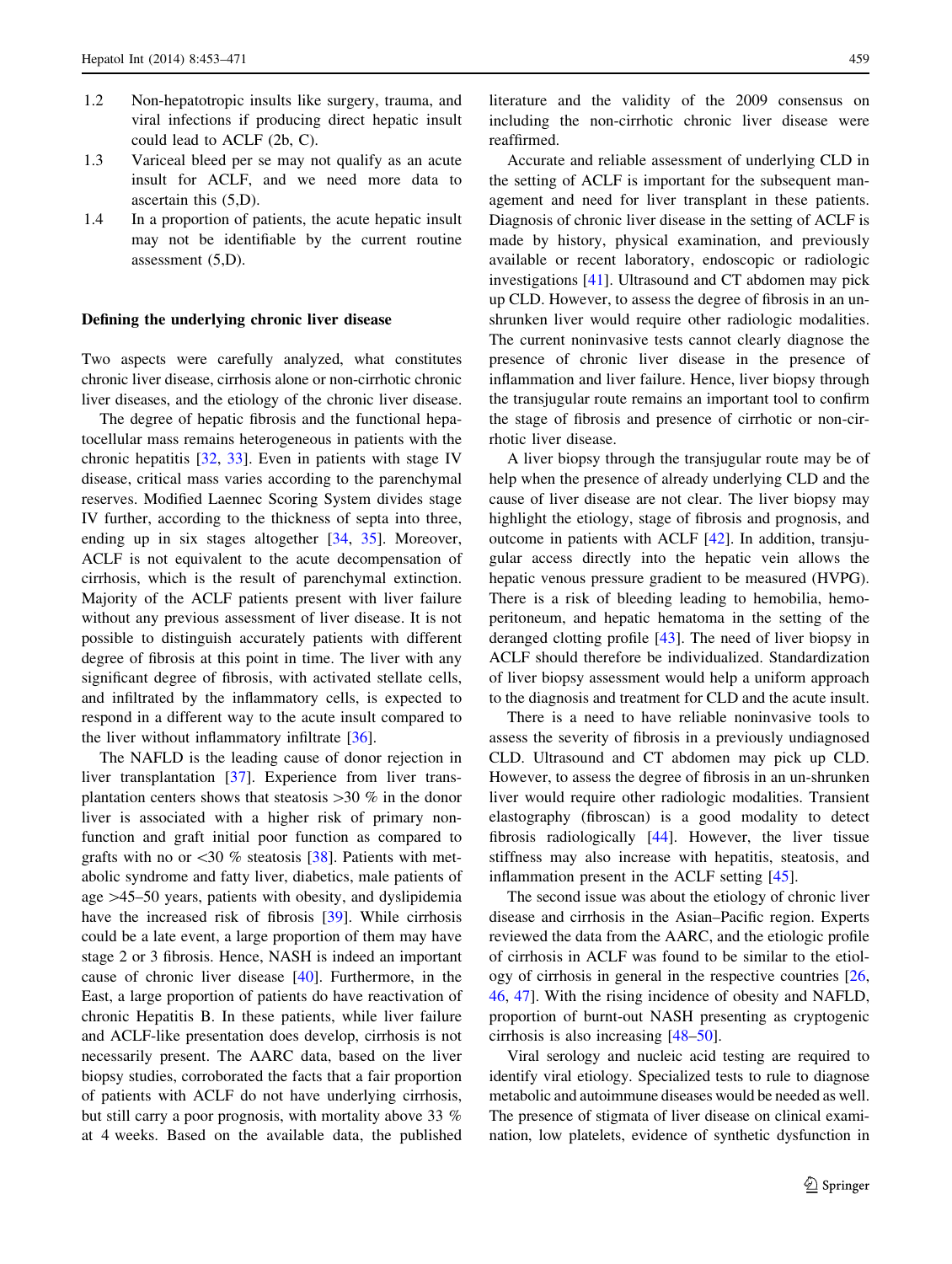previous reports, and altered AST/ALT ratio in previous reports should prompt the diagnosis of the presence of CLD [\[51](#page-16-0), [52\]](#page-16-0).

# Role of liver histology in ACLF

Since the previous consensus statement, new data and insights into the liver histopathology have become available. The main questions which were addressed were as follows: (1) is liver biopsy feasible and safe in ACLF, (2) can liver biopsy help to differentiate ACLF from ALF and chronic liver disease, (3) are there any histologic predictors of outcome in ACLF, such as need for liver transplantation or mortality, and (4) are there any differences in regenerative response in sequential biopsies of survivors and non-survivors?

Percutaneous liver biopsy is generally not feasible in patients with ACLF due to coagulopathy and ascites. Transjugular liver biopsy (TJLB), on the other hand, is considered relatively safe and can help assess stage of fibrosis and severity of hepatic injury. For example, severity of alcoholic hepatitis in alcoholic liver disease related ACLF can be assessed only by liver biopsy [\[53](#page-16-0)]. It can provide clues to the underlying acute insult as in Wilson's disease, malignancy, autoimmune hepatitis, DILI, and NASH.

Differentiating ALF and chronic hepatitis with flare is based on the findings of fibrous bands (spurs and bridges) and ductular proliferation. Features of cholestasis and bile duct proliferation are more common in patients with acute injury (classical features of acute hepatitis along with cellular and ductular cholestasis are indicative of acute injury). Differentiation between cirrhosis with acute deterioration and compensated cirrhosis is based on the presence of necrosis and features of acute hepatitis in the former group of patients [[42,](#page-16-0) [53](#page-16-0)]. It was proposed that the diagnostic stains for fibrosis and necrosis should be mentioned. It was also proposed that connective tissue stains (especially Shikata's orcein stain) should be done in all such cases for differentiating necrosis from fibrosis.

Liver histopathology could also be very useful in prognosticating the outcome in a patient with ACLF [[42,](#page-16-0) [53](#page-16-0), [54\]](#page-16-0). The extent of necrosis, liver damage, and fibrosis is helpful. The presence of ductular bilirubinostasis on liver biopsy defined as the presence of bile plugs in dilated ductules at the interface between the portal tract and parenchyma predicted a poor outcome and a high potential for the development of infections in ACLF. While ballooning was helpful, suggestive of regenerating potential, the presence of eosinophilic degeneration of hepatocytes was not a favorable feature. Standardization of liver biopsy assessment is essential for a uniform approach to the diagnosis and treatment for CLD and acute insult.

Liver regeneration is considered to play an important role in ACLF as prognosis can be improved if the critical threshold of functional liver cell mass is regained. Decompensated cirrhosis is considered irreversible owing to the loss of regeneration potential. Liver histology can provide morphologic evidence supporting these concepts and for assessing regenerative potential and prognosis [[55](#page-16-0)]. In this study, immunohistochemical study of the two levels of regenerative response in liver failure revealed that proliferating hepatocytes were significantly more in ALF in comparison with ACLF  $(p<0.001)$  and CHD  $(p<0.001)$ . Average proliferating hepatocytes were  $24 \pm 17$ ,  $2.6 \pm 1.8$ , and  $2.8 \pm 2.0$  in ALF, ACLF, and CHD, respectively.

There is significant relationship between HSCs and the presence of HPCs, indicating a possible dynamic role of HSCs in liver regeneration and pathobiology of ACLF [\[56](#page-16-0)]. Liver biopsy is an important mode of understanding and validating the results of clinical trials exploring various therapeutic options, e.g., mobilization of bone marrowderived stem cells with granulocyte colony-stimulating factor (GCSF) [\[57\]](#page-16-0).

# Recommendations

## Defining the underlying chronic liver disease

Both cirrhotic and non-cirrhotic chronic liver diseases qualify as chronic liver diseases.

- 2.1 The common underlying chronic liver diseases include alcohol, Hepatitis B, Hepatitis C, NAFLDrelated chronic liver disease, or cirrhosis of the liver (1a, A).
- 2.2 Chronic hepatitis and/or significant fibrosis without cirrhosis should be taken as a chronic liver disease, if such a patient presents as ACLF (1b, C).
- 2.3 NAFLD-related chronic hepatic injury; NASH, if associated with significant fibrosis, should be taken as a chronic liver disease in ACLF (1b, B).
- 2.4 Patients with known previous decompensation with jaundice, hepatic encephalopathy, and ascites should be excluded (1b, C).
- 2.5 Diagnosis of chronic liver disease and cirrhosis in the setting of ACLF is made by history, physical examination and laboratory, and endoscopic or radiologic investigations (1a, A).
- 2.6 A liver biopsy through the transjugular route may be helpful when the presence of underlying chronic liver disease and/or the cause of chronic liver disease and/or the acute insult are not clear (2a, A).
- 2.7 The need of liver biopsy in ACLF should be individualized, especially in Alcoholic hepatitis,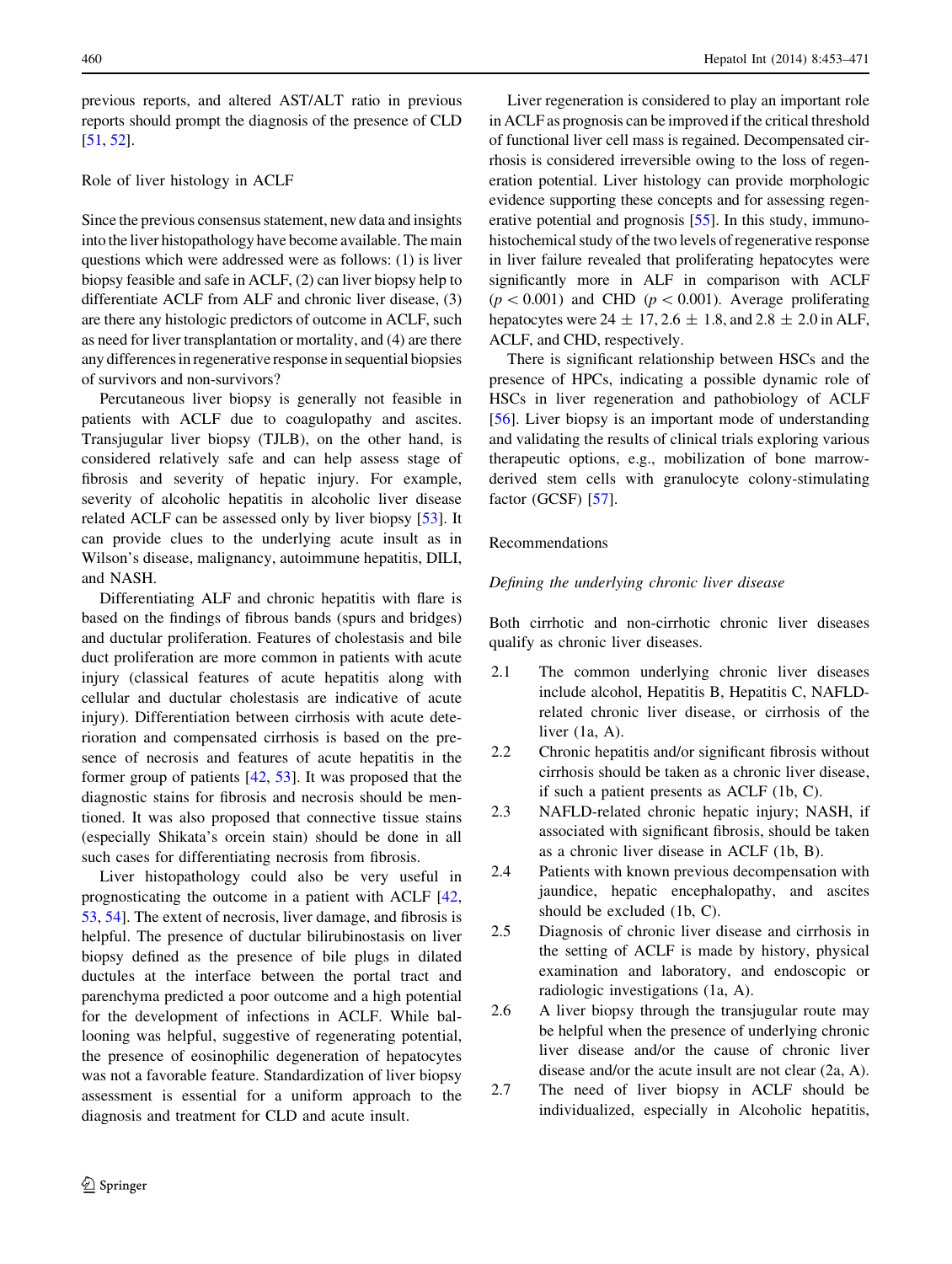severe autoimmune hepatitis, and flare of Wilson's disease (2b, A).

- 2.8 Liver biopsy may point out the stage of fibrosis and prognosis, and outcome in patients with ACLF (2b, B).
- 2.9 Certain histologic parameters are predictors of prognosis of ACLF, like ductular bilirubinostasis, eosinophilic degeneration, and parenchymal extinction (1b, B).
- 2.10 Standardization of liver biopsy assessment is essential for a uniform approach to the diagnosis and treatment for CLD and acute insult (5,D).
- 2.11 Noninvasive tools to measure liver stiffness and biomarkers may be with help in identifying patients with advanced fibrosis. Studies are needed to validate the performance of these tests in the setting of ACLF (2b, C).

# Defining the liver failure in ACLF

Acute liver failure is generally defined as development of hepatic encephalopathy within 4 weeks of onset of jaundice [\[3](#page-15-0)]. Since the basic premise in ACLF is to identify patients with chronic liver disease or cirrhosis presenting as acute liver failure, the time frame for liver failure was kept as 4 weeks.

Two issues were specifically addressed.

Patients with ACLF manifest in varied forms owing to the severity of acute insult and degree of underlying chronic liver disease. In the published reports, patients included as having ACLF had severe jaundice associated with organ failure manifested as either hepatic encephalopathy or hepatorenal syndrome (HRS) [\[2](#page-15-0), [58](#page-16-0)].

Defining the liver failure in ACLF, therefore, required a detailed consideration of all the existing liver failure scores and the criteria defining liver failure in the organ failure scores such as SOFA and APACHE II. The two main variables are bilirubin and coagulopathy. The two were independently and then collectively analyzed. In the 2009 consensus, the level of bilirubin was considered to be above 5 to define the liver failure. This was taken so as to be inclusive and to define a less severe group of patients.

Serum Bilirubin An analysis of the AARC data revealed that patients with a bilirubin between 5 and 10 mg/dl also had substantial mortality ranging around 38 %. The data for patients below this level were, however, not collected as per the initial definition, but is likely to yield mortality rates below 33 %. On the other hand, in the CANONIC study, the level of bilirubin for hepatic failure was taken as 12 mg/dl so as to determine 15 % mortality at 28 days. If these criteria were applied to the ACLF patients in the Asian region, a much higher mortality was observed in our cohort. Hence, the original value of  $\geq$ 5 mg/dl was accepted as the cutoff for bilirubin for defining liver failure.

Coagulopathy The presence and degree of coagulopathy as a marker for liver failure was re-evaluated. Coagulopathy is an important hallmark of hepatic dysfunction [[59,](#page-16-0) [60](#page-16-0)]. Patients with ACLF have complex hemostatic defects leading to a delicate, unstable balance between bleeding and thrombosis [[61\]](#page-16-0).

In most of the ACLF studies, PT/INR and platelet count were included to test the coagulation system. The available literature suggests that significant coagulopathy is considered if the INR is  $>1.5$  [[62\]](#page-16-0). The mean value of INR in one study has been documented to be  $1.7 \pm 0.5$  in the survival group and 2.1  $\pm$  0.5 in the non-survival group ( $p < 0.001$ ) [\[53](#page-16-0)]. High INR is also found significant in recently classified clinical grades of ACLF–ACLF Grade 1 (1.7  $\pm$  0.6), Grade 2 (2.3  $\pm$  0.9) and Grade 3(2.8  $\pm$  1.0) [\[2](#page-15-0)]. Platelet count has been reported to inversely correlate with ACLF grades [[20\]](#page-15-0). The CANONIC study has considered an INR of  $>2.5$  as significant and platelets count of  $\langle 20,000, \text{ An} \rangle$ analysis of the AARC data was done, which showed that an INR between 1.5 and 1.9 was also associated with significant 28-day and 3-month mortality. The difference in the cutoff values correlating with the outcome could be because in the CANONIC study, all the patients had cirrhosis and acute decompensation and causes other than liver failure such as sepsis or renal impairment played a major role. In the AARC data, INR was a reflection of acute liver failure. Hence, after due diligence, the cutoff of coagulopathy of  $>1.5$  INR was considered representative and accepted.

Conventional tests only detect the time for initial clot formation, and not assess the propagation, amplification, and termination phases, and also they do not incorporate the cellular elements. Probing the individual component or factor does not reveal the complex and intricate coagulation derangement in liver failure. It also does not reflect the compensatory mechanism in the coagulation system. It requires global coagulation assessment to replicate in clinics. To overcome these limitations, viscoelastic methods (e.g., TEG and Rotem, Sonoclot) have been suggested for global coagulation assessment [\[61](#page-16-0), [63](#page-16-0)]. These tests measure the broad areas of initial clot formation, clot– fibrin interaction, fibrin polymerization, platelet–clot–fibrin interaction, and fibrinolysis. However; VET does not reveal the thrombin generation capacity that is the most important component around which the whole coagulation cascade revolves. Thrombin generation assay (TGA) by Calibrated automated thrombogram (CAT) is being increasingly recognized as a versatile tool to investigate the patients with hypo or hypercogulable phenotypes in liver diseases [[64,](#page-16-0) [65](#page-16-0)]. More translational and clinical research is needed to define the coagulopathies in ACLF (2, B).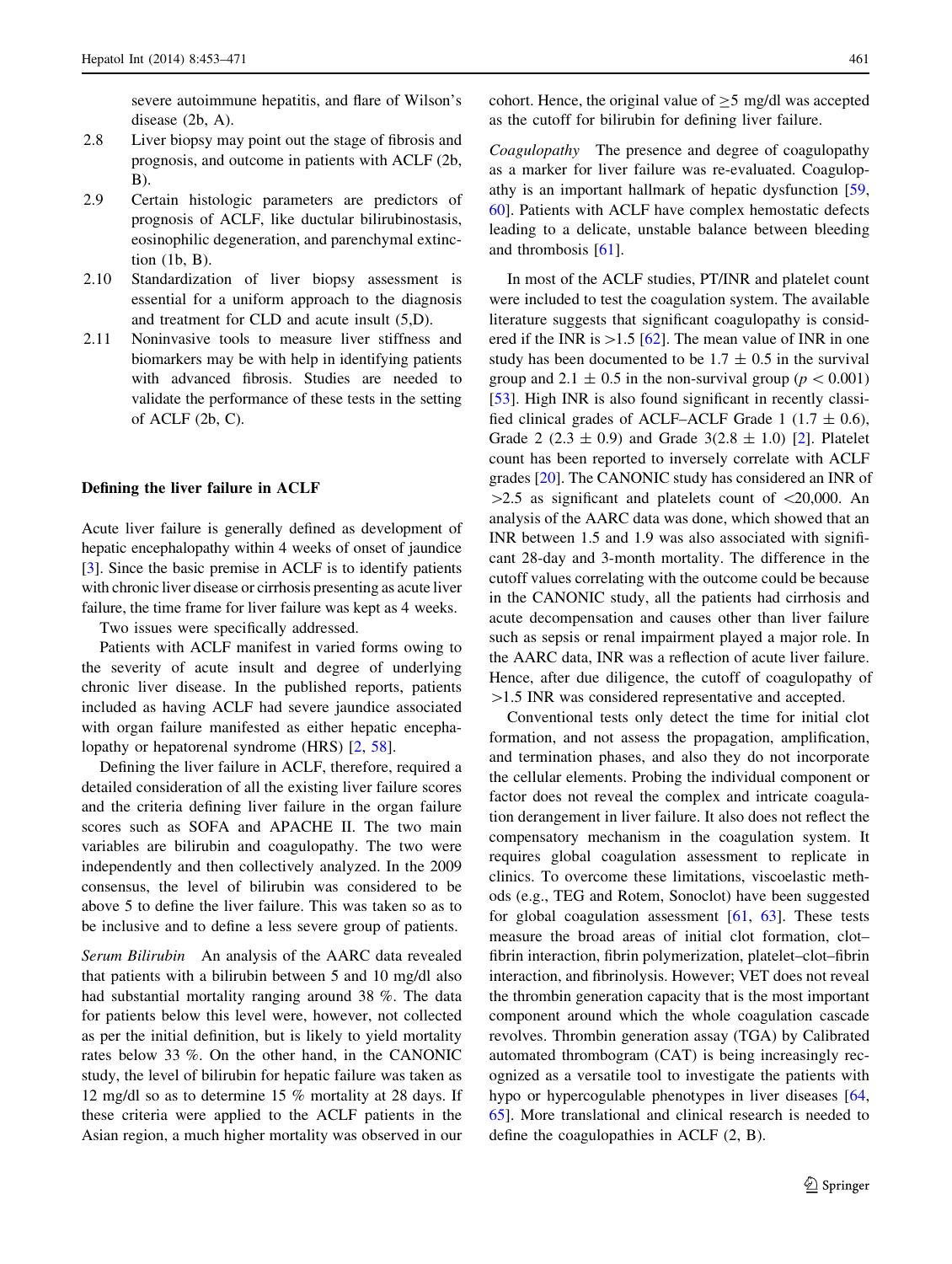Development of clinical ascites and/or encephalopathy has been conventionally taken as evidence of hepatic failure [\[1](#page-15-0)]. Ascites and hepatic encephalopathy were not seen in all the patients, and therefore, the presence of either of them was accepted for the definition of ACLF. In the AARC data, ascites was present in 91 % and hepatic encephalopathy in about 45 % of the patients at presentation.

The data were further analyzed to see whether a shorter interval of 2 weeks instead of 4 weeks is a better cutoff for predicting mortality in patients who developed ascites. The AARC data showed that patients who developed ascites within 2 weeks of onset of jaundice, the mortality, was higher.

# Grade of liver failure

Like in many conditions in medicine, such as the NYHA classification for heart failure [[66\]](#page-16-0), severity of a disease or variable can be defined to predict the outcome of the disease. Using the four variables, bilirubin, INR, ascites, and hepatic encephalopathy, a simple scoring system may be helpful for making treatment strategies.

The AARC data base was extensively analyzed, and a scoring system was used. The liver failure was graded into 3 grades. This, however, needs to be prospectively evaluated.

## Recommendations

#### Defining the liver failure in ACLF

- 3.1 Jaundice (serum bilirubin  $>$  5 mg/dl [ $>$ 85  $\mu$ mol/l]) and coagulopathy (INR  $\geq$ 1.5 or prothrombin activity  $\leq$ 40 %) are mandatory parameters to assess liver failure (2a, B).
- 3.2 Ascites and/or encephalopathy as determined by physical examination also reliably reflect significant hepatic functional impairment (2b, B).
- 3.3 There is a need for classifying liver failure into different grades to predict the outcome of liver failure per se independent of failure of other organs; the latter follow the primary hepatic insult. The most predictive variables to accurately predict the outcome of hepatic failure include total bilirubin, INR, and hepatic encephalopathy (2b, C). Intervention studies based on the grade of liver failure may help to improve outcome (1a, C).
- 3.4 Coagulation profile in ACLF: prothrombin time (INR) is a useful prognostic marker in patients with ACLF. However, it is not helpful in predicting the risk of bleeding (2a, B). Complex coagulation abnormalities are part of the disease process in ACLF; therefore, probing any single factor or

coagulation element to predict the risk of bleeding is not reliable (2a, B).

3.5 The assessment of coagulation system by global coagulation methods (viscoelastic technique/thrombin generation test) may be considered as a useful tool for assessing coagulation anomalies in ACLF patients (2, B).

# Sepsis in ACLF

Sepsis is the syndrome of the systemic inflammatory response of the host to infection. The systemic inflammatory response syndrome (SIRS) is defined by the presence of at least two of the following criteria: (1) altered temperature, (2) elevated respiratory rate or hyperventilation, (3) tachycardia, and (4) altered white blood cell count (high, low, or immature forms) [[67](#page-16-0)]. Sepsis is the most common cause of mortality in most intensive care units (ICUs) [[68\]](#page-16-0).

Due to the hyperdynamic circulation and complications of portal hypertension, the currently accepted clinical definition of SIRS and hence sepsis may not be entirely applicable to patients with cirrhosis or ACLF. Hence, a high index of suspicion is required for making a clinical diagnosis of sepsis in these patients.

Bacterial infections are much more common in patients with cirrhosis than in the general population [\[31](#page-15-0)]. Further, infections are more frequent in patients with decompensated cirrhosis than in those with compensated cirrhosis or chronic hepatitis [[69\]](#page-17-0). The exact mechanisms of increased susceptibility to infections in cirrhosis are unclear; however, several hypotheses have been suggested. In a recent study, in critically ill non-transplanted patients with ACLF, bacteremia was an independent predictor of poor prognosis regardless of the MELD score and severity of illness represented by APACHE II on multivariate analysis [\[70](#page-17-0)].

Patients with sepsis often have a striking presentation with high spiking fevers, shock, and respiratory failure [\[67](#page-16-0)]. Hence, the prevailing theory of sepsis for many years was that it represented an uncontrolled inflammatory response [[71–73\]](#page-17-0). However, the results of more than 30 trials of diverse anti-cytokine and anti-inflammatory drugs showed no benefit or even reduced survival rates [[74\]](#page-17-0).

The current paradigm regarding the host immune response to sepsis is debated and is a matter of great interest in clinical trials as well as basic science. Two theories have been proposed to describe the host response to sepsis. According to the most accepted theory, both pro-inflammatory and antiinflammatory responses occur early and simultaneously in sepsis, although the net initial effect of these competing processes is typically manifested by an early, dominant, hyper-inflammatory phase characterized by shock, fever, and hyper-metabolism. Subsequently, this initial hyper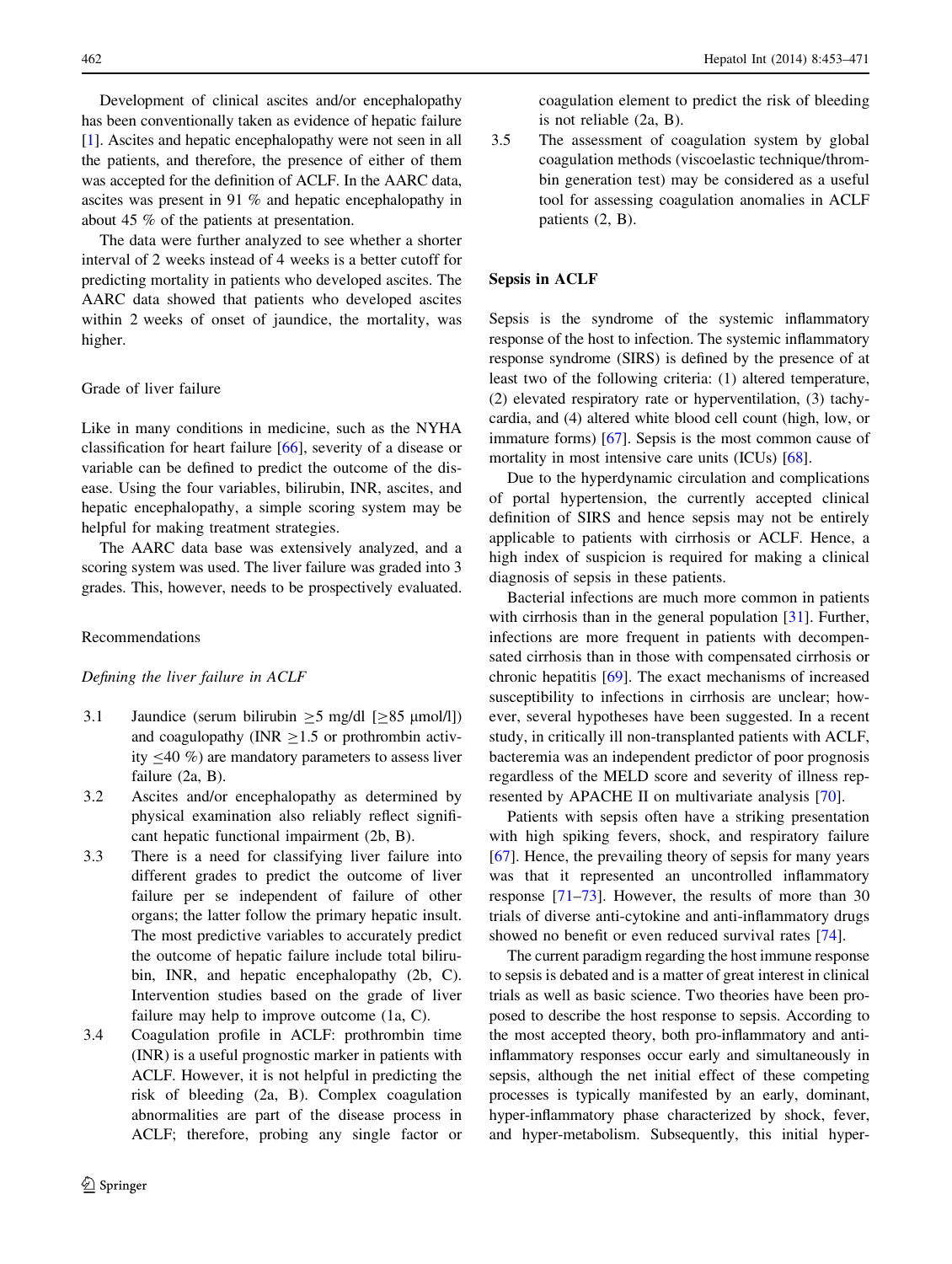inflammatory phase evolves over several days into a more protracted immunosuppressive phase [[71\]](#page-17-0). The robustness of the hyper-inflammatory phase depends on numerous factors, including preexisting comorbidities, nutritional status, microorganism load, and virulence factors [[72\]](#page-17-0).

According to the second theory, there is rapid and sustained up-regulation of genes that regulate the innate immune response and the simultaneous down-regulation of genes that regulate the adaptive immune response. There is protracted, unabated inflammation driven by the innate immune system with resultant organ dysfunction and failure [\[73](#page-17-0)].

Whether sepsis is the cause or a result of liver failure was debated at length. The fact that patients who presented with no SIRS or SIRS subsequently developed SIRS or sepsis over a period of 1–2 weeks, indicating that infection and sepsis develop after liver failure, and unabated inflammation provides an opportunity for infections and sepsis. Non-hepatic infections are also common in patients with ACLF [\[28](#page-15-0)]. Neutrophil dysfunction and immune paralysis due to reduced HLA-DR expression have been shown to rapidly develop in ACLF patients [\[27](#page-15-0)]. The frequency of intrahepatic myeloid and plasmacytoid dendritic cells is reduced with increased interferon gamma producing CD8 T cells in patients with ACLF. Decreased frequency of DCs and high IFN- $\gamma$  levels correlate with poor patient survival [[75\]](#page-17-0).

## Recommendations

## Sepsis in ACLF

- 4.1 There is a central role of inflammation and dysbalance of innate and adaptive immune responses in ACLF patients.
- 4.2 It is difficult to differentiate SIRS from early sepsis in cirrhosis.
- 4.3 Identifying infections in cirrhotics at the earliest and institution of appropriate antibiotics promptly is helpful in preventing progression to sepsis, organ failure, and mortality. The same analogy could be applied to patients with ACLF (3a, C).
- 4.4 Whether sepsis is a consequence of or a cause of liver failure is not clear from the current data on ACLF.
- 4.5 Sepsis developing in a patient with ACLF has high mortality due to multi-organ dysfunction (1a, A). Severe sepsis/septic shock may be too late in initiating treatment in patients with ACLF (1a, C). The choice of antibacterial therapy should be based on the type, severity, and origin of infection (community acquired, nosocomial, or HCA), and on the local epidemiologic data about antibiotic resistance (MDR) (2a, C).

4.6 ''Golden window'' is a short period of about 1 week before the onset of sepsis and development of extra-hepatic organ failure in a patient with ACLF. Therapeutic interventions during this period are likely to prevent organ failure and provide a potential opportunity for ameliorating or reversing the hepatic injury and failure (2b, A).

# Renal failure

Renal failure in patients of ACLF is considered to be a complex and challenging condition that is associated with an ominous prognosis. The EASL-CLIF consortium recently put forth a new definition of ACLF in which kidney dysfunction was used as a defining condition [[2\]](#page-15-0). Hence, renal failure is universally present in patients with ACLF according to the definition by the EASL-CLIF consortium while on the contrary, the APASL definition of ACLF does not incorporate organ failure in its definition [[1\]](#page-15-0).

In patients with decompensated cirrhosis, the main abnormality causing renal dysfunction is systemic and splanchnic vasodilatation secondary to portal (or sinusoidal) hypertension that leads to decreased effective arterial blood volume and activation of neurohormonal systems, the rennin–angiotensin aldosterone (RAAS), the sympathetic nervous system, and non-osmotic release of antidiuretic hormone, resulting in sodium and water retention [[76–78\]](#page-17-0). Eventhough the systemic hemodynamic alterations in ACLF are similar to patients with decompensated cirrhotics [[79](#page-17-0)], the pathogenesis of renal dysfunction in ACLF is quite different in these patients as a major role is played by SIRS and subsequent sepsis [\[80\]](#page-17-0). Hence, both the circulatory and immune dysfunction are responsible for renal injury in these patients. This has been demonstrated by various studies in the past [[58](#page-16-0), [81–86](#page-17-0)].

Studies based on APASL criteria have reported renal dysfunction in 22.8–34 % of patients with ACLF and as high as 51 % using the more sensitive AKIN criteria [\[87](#page-17-0)]. This highlights the fact that a significant number of patients of ACLF based on APASL criteria who do not have renal dysfunction (using even the most sensitive criteria to detect renal involvement) would definitely be missed if renal dysfunction is considered in the definition.

In a recent study, comparing renal dysfunction in patients with ACLF to decompensated cirrhotics, a higher prevalence, rapid progression to tubular damage, and mortality was seen in ACLF patients with AKI as compared to the decompensated cirrhosis, which reflects a different pathogenetic basis, natural course, and evolution of AKI and its prognostic implication in these patients. Further, in this study, a significantly higher prevalence of sepsis-related AKI was noted in patients with ACLF as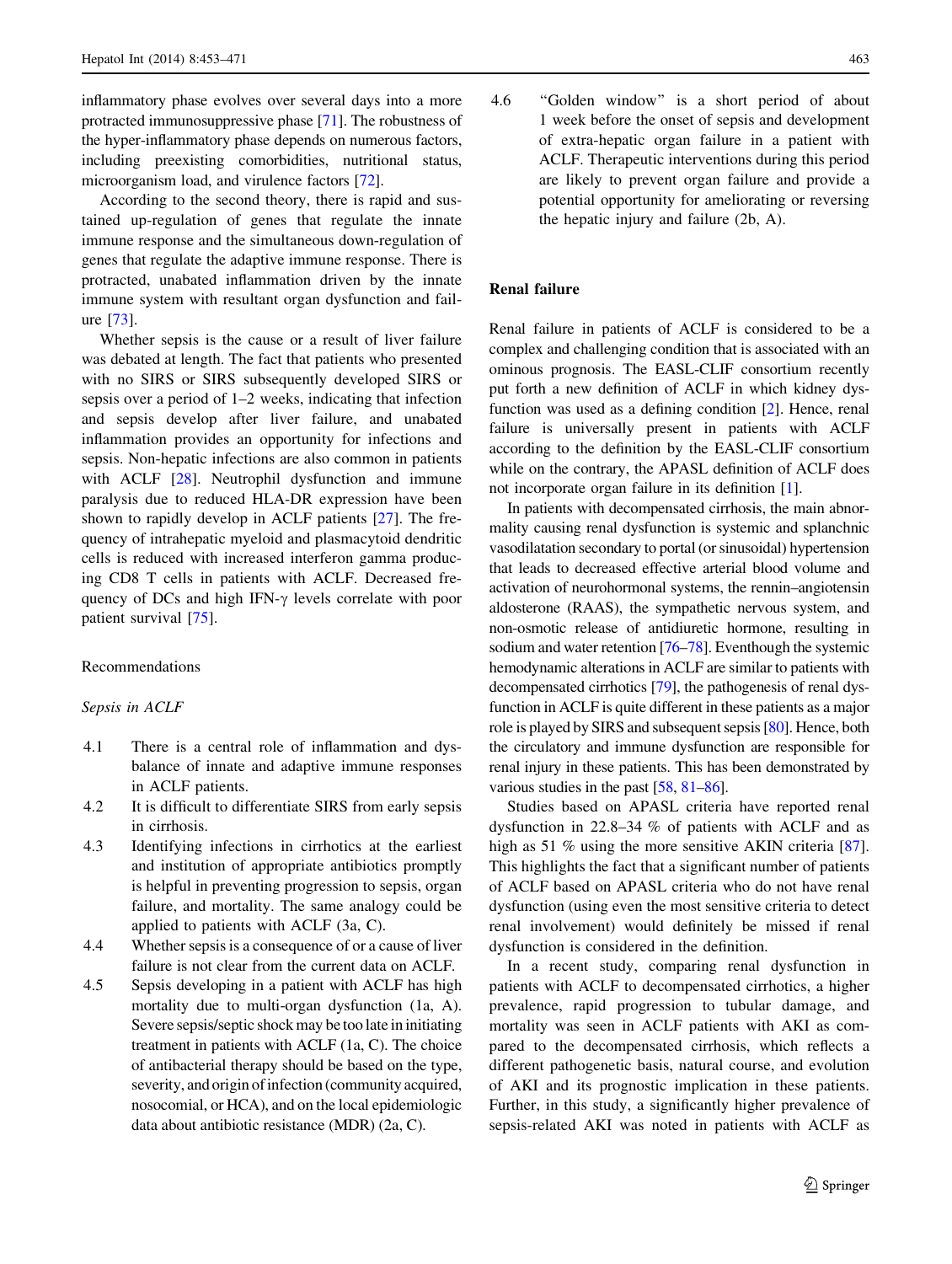compared to decompensated cirrhotics, and similar to patients with cirrhosis, patients with hepatorenal syndrome had the worst survival among all causes of AKI. Patients of ACLF with hepatorenal syndrome in this study were also shown to have an inferior response to vasoconstrictors, a higher incidence of side effects requiring drug discontinuation, progression to tubular damage, and mortality as compared to cirrhotics highlighting the need to devise different management algorithms for these patients because almost two-thirds of these patients were non-responders to standard medical treatment [\[88](#page-17-0)]. There is also a potential to look at the role of biomarkers of tubular damage namely N-GAL, Kim-1, IL-18, and L-FABP to differentiate functional AKI or HRS from structural AKI, i.e., ATN in these patients [\[89](#page-17-0)] as ATN or structural kidney damage may necessitate the need of simultaneous liver–kidney transplant as against liver transplant alone for HRS [[90\]](#page-17-0).

## Recommendations

# Renal failure in ACLF

- 5.1 AKIN criteria should be used for the diagnosis and prognostication of AKI in ACLF patients (2b, C).
- 5.2 AKI is more common and rapidly progressive in patients with ACLF as compared to decompensated cirrhosis and is associated with significantly worse outcome (3b, C).
- 5.3 Serum creatinine levels 1–1.5 mg/dl or AKIN I are also associated with significant mortality in ACLF (2b, C).
- 5.4 The presence of SIRS, high bilirubin, and hepatic encephalopathy are associated with increased risk of development and progression of AKI. Early goaldirected strategies for the prevention of AKI are warranted (3b, C).
- 5.5 Hepatorenal syndrome is associated with the worst prognosis in patients with ACLF among all causes of AKI, similar to decompensated cirrhosis (3b, C).
- 5.6 Vasoconstrictor drugs are less effective in patients with ACLF who have volume non-responsive AKI or HRS (3b, B).
- 5.7 Biomarkers of tubular damage could have a role in patients with ACLF to determine the need for early RRT or artificial liver support (3b, D).
- 5.8 In patients with cirrhosis hospitalized for an acute decompensation, the presence of kidney dysfunction (associated with any single ''non-kidney'' organ failure) or kidney failure (as a single organ failure or in combination with other organ failures) is important predictors of poor outcome at 4 weeks (1b, B).

## Hepatic encephalopathy

The presence of hepatic encephalopathy (HE) within 4 weeks is part of the criteria for defining acute-on-chronic liver failure (ACLF) [[1](#page-15-0)]. In the recent AARC data, hepatic encephalopathy was seen to be present in about 40 % of the patients. Multiple prospective and retrospective studies had shown that hepatic encephalopathy in ACLF patients is associated with higher mortality, especially in those with grades 3–4 encephalopathy, similar to that of acute liver failure (ALF).

The pathophysiology of HE is complex, and impairment of brain energy and development of brain edema appear to be central in the pathogenesis of encephalopathy [[91,](#page-17-0) [92](#page-17-0)]. Recent data also suggest that neuroinflammation may have a significant role in brain disturbance [\[93](#page-17-0)]. Cerebral edema has been observed in ACLF, and even low-grade HE can be detected by CT and MRI. As in ALF, ammonia-focused therapy constitutes the basis of current therapy for hepatic encephalopathy in ACLF [\[94](#page-17-0)]. Emerging therapies include therapy for circulatory dysfunction and correction of hyponatremia [[95\]](#page-17-0).

## Recommendations

Hepatic encephalopathy in ACLF

- 6.1 The HE is present in about 40–50 % of the ACLF patients (2b, C).
- 6.2 Grades 3–4 HE in patients with ACLF is associated with increased mortality (2b, B).
- 6.3 The MRI/CT brain may help in ACLF with Grades 3–4 HE when cerebral edema or intra-cerebral hemorrhage or other brain pathology is suspected (3b, C).
- 6.4 Lactulose, rifaximin, NH3-lowering strategies remain the main therapy for HE in patients with cirrhosis (1a, B). More data are needed in ACLF.

# Definition of ACLF

There is no consistent definition of ACLF in the literature. Each study done previously on ACLF has used its own definition, and there is no unanimity in these definitions in terms of criteria for liver failure, the acute event precipitating ACLF, and the diagnosis of underlying chronic liver disease. Since most of these studies were on patients who required liver support devices or liver transplantation, these studies were biased toward including sicker patients in the definition and patients having a mild disease were left out.

A detailed analysis of the definition of liver failure and the need for the defined outcome of high 28-day mortality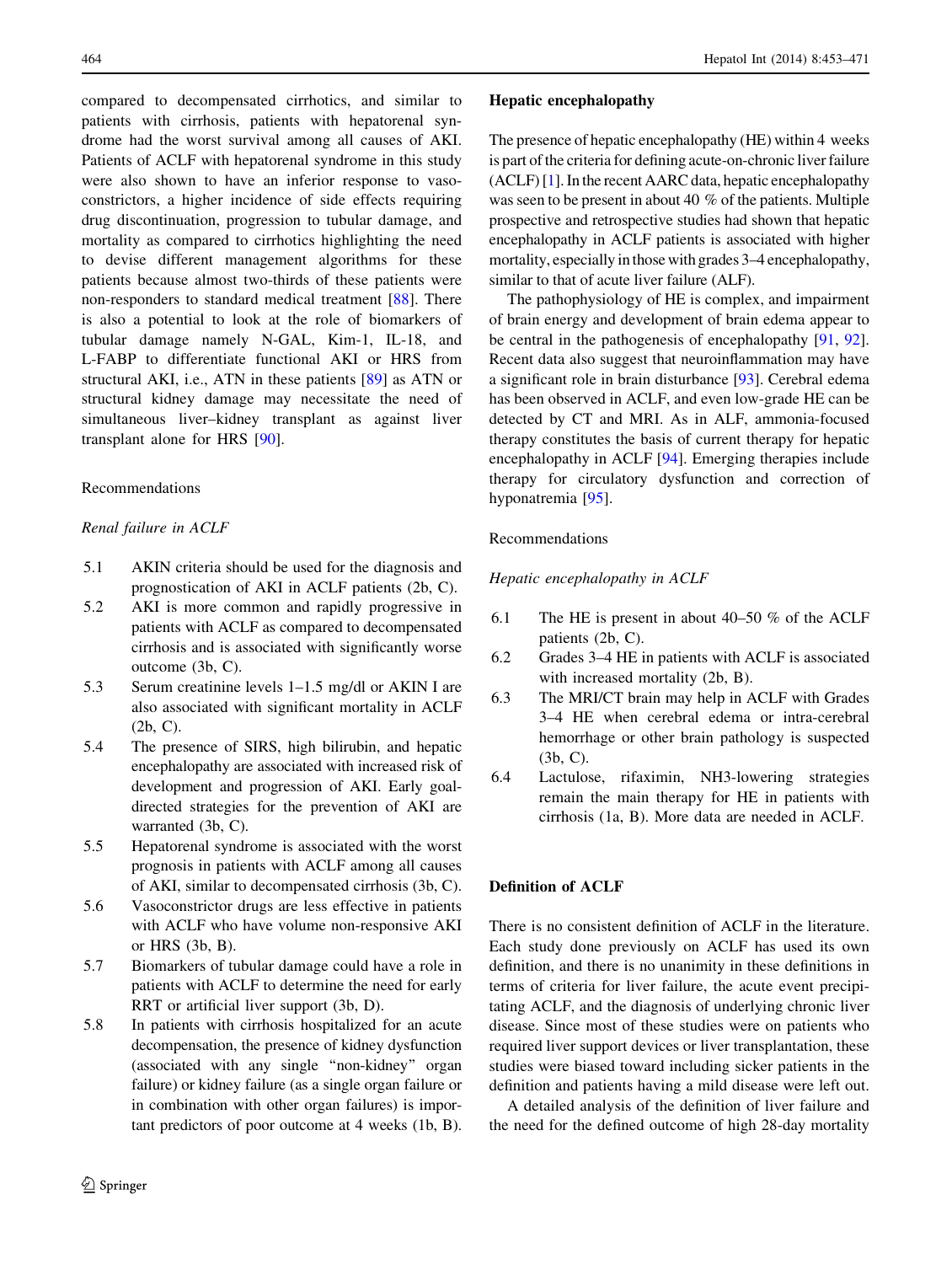was taken into account. An estimated 33 % mortality at 28 days was considered important. Having analyzed and defined the acute and chronic insults, the time frame, and the criteria of liver failure, development, and course of organ failure and sepsis, the APASL definition of ACLF of 2009 was reassessed. It was reported that this definition has been used in nearly 200 publications from the East and West and has been found to be simple to apply clinical parameters to use and with high degree of predictive ability to define the outcome of a relatively homogenous group of liver failure patients.

The consensus definition is

The ACLF is an acute hepatic insult manifesting as jaundice (serum bilirubin  $>5$  mg/dl (85micromol/l) and coagulopathy (INR  $\geq$ 1.5 or prothrombin activity  $\langle 40 \, \% \rangle$  complicated within 4 weeks by clinical ascites and/or encephalopathy in a patient with previously diagnosed or undiagnosed chronic liver disease/cirrhosis, and is associated with a high 28-day mortality.

# Prognostic scores for ACLF

Two categories of prognostic models are commonly used: first, those evaluating the severity of illness: Acute Physiology and Chronic Health Evaluation (APACHE) II and III, Simplified Acute Physiology Score (SAPS) II, and Mortality Prediction Model II, which are most commonly used [\[70](#page-17-0), [96](#page-17-0)], and second, *models quantifying organ dys*function and failure: Logistic Organ Dysfunction System, Multiple Organ Dysfunction Score, Organ System Failure (OSF), and Sequential Organ Failure Assessment (SOFA) [\[97](#page-17-0)].

The MELD was originally created and validated in patients in whom an acute reversible complication like bacterial infection or azotemia was not present and not designed to predict mortality in an ICU setting [\[98](#page-17-0)]. Of the available models, MELD is the most commonly used. In fact, MELD does not account for any of the complications of portal hypertension like ascites and HE, which are common in patients with ACLF [\[98](#page-17-0)]. However, MELD is still the most commonly used prediction model. It has been used in the East, in ACLF patients, with HBV reactivation [[99–101\]](#page-17-0). Modifications of MELD score have also been developed to improve the predictive accuracy [\[102](#page-17-0), [103\]](#page-17-0).

A number of logistic regression models based on both laboratory parameters and organ dysfunction have also been described, again mainly for patients from the East. The most popular one seems to be that described by Sun et al. [[104](#page-18-0)]. The study was based on a retrospective review of 204

patients with ACHBLF, in whom the 3-month mortality was 57.8 %. A logistic regression model was developed based on the independent factors predictive of prognosis: HRS, liver cirrhosis, HBeAg, prothrombin activity and albumin, and compared to the standard MELD scoring system. The regression model produced a greater prognostic value than MELD  $(c = 0.891 \text{ vs. } 0.701)$ . However, it is to be noted that MELD was calculated according to the original formula, which included reference to etiology of liver disease.

Another logistic regression model [[105\]](#page-18-0) using five independent factors, namely HE, HRS, liver cirrhosis, HBeAg, and PTA, gave an AUC of 0.873, as compared to a MELD AUC of 0.694.

A dynamic model was recently proposed based on four independent predictors measured at day 0 and 7, namely total bilirubin, platelet count, PTA, and anti-HBe. AUC for the model was 0.856 versus 0.597 for MELD [\[106](#page-18-0)].

Sepsis-related Organ Failure Assessment score (SOFA) has gained popularity because multi-organ failure is recognized to be a major factor for increased mortality in critically ill patients from any cause. The SOFA score was designed not to predict outcome but to describe a sequence of complications in the critically ill. Six organs (respiration, coagulation, liver, cardio-vascular, CNS, and renal) are studied dynamically each day to develop a score that can range between 0 and 24 [\[107](#page-18-0)].

Since the original paper, SOFA and modifications of SOFA have been used to prognosticate critically ill patients with liver cirrhosis and liver failure [\[108](#page-18-0), [109](#page-18-0)]. Moreau and colleagues primarily used the chronic liver failure– sequential organ failure assessment (CLIF–SOFA) score to identify diagnostic criteria of ACLF in European patients with acute hepatic decompensation [[2\]](#page-15-0).

Recommendations

Prognostic scores in ACLF

- 7.1 There are no prospectively validated scoring systems for ACLF. In ACLF-B patients, liver-specific models are described and perform reasonably well, namely MELD, modifications of MELD (AUC 0.7–0.84), and logistic regression models (AUC  $0.844 - 0.891$ ) (2b, B).
- 7.2 For critically ill cirrhotic patients admitted to ICU with multi-organ failure, SOFA appears to be the best prognostic model (AUC 0.84) (2b, B).
- 7.3 In cirrhotics with acute decompensation, CLIF– SOFA score has been validated in Europe (2b, C). It remains to be prospectively evaluated in patients with ACLF, where liver failure is the predominant presentation.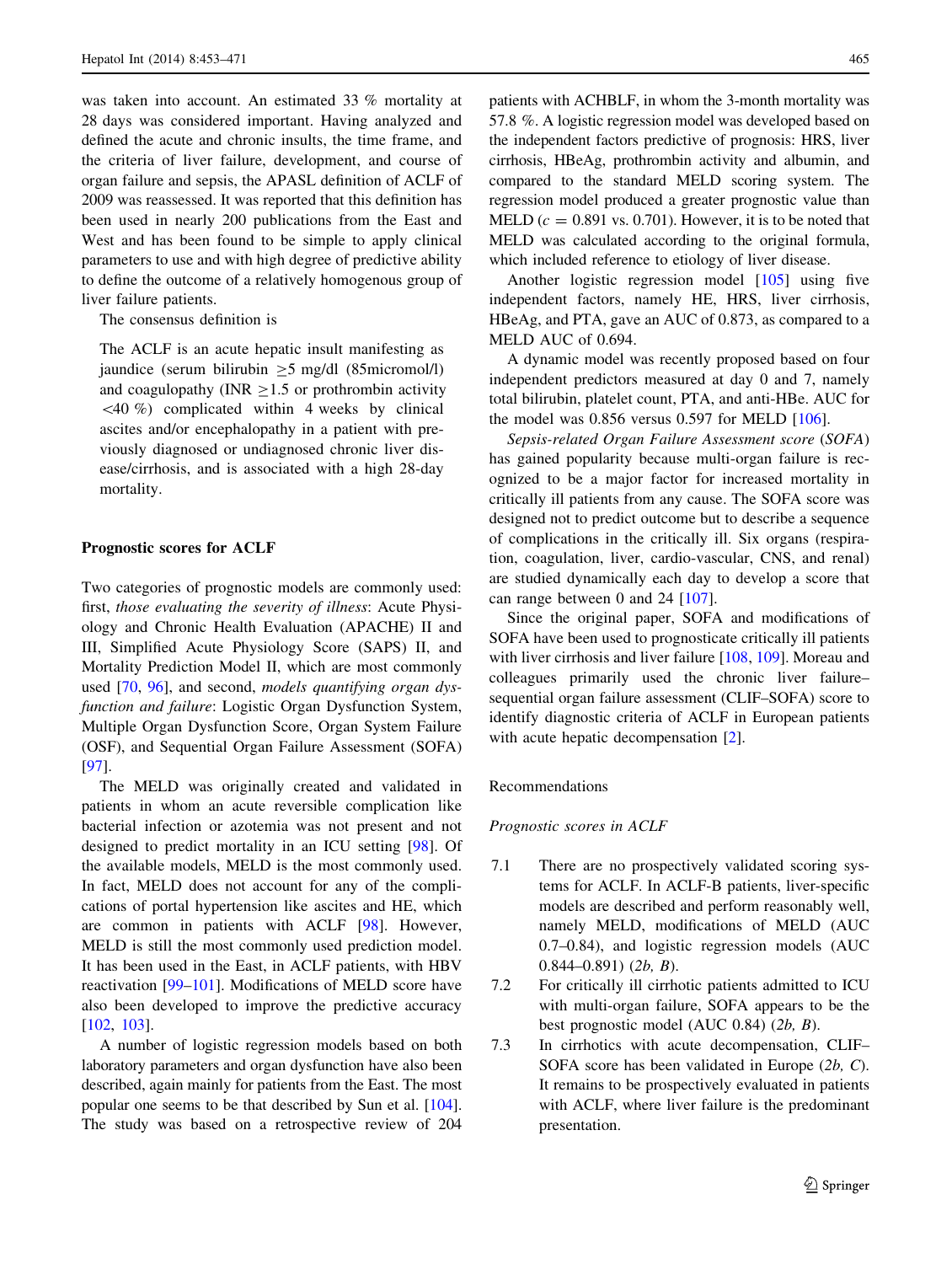7.4 Proposed AARC dynamic model of ACLF is based on MELD and lactate, and is highly specific and sensitive and has better predictive value than MELD or CLIF–SOFA score. (2b, C). However,

it needs to be further prospectively validated.

# Treatment for ACLF

Antiviral strategies in ACLF HBV reactivation

The presence of high HBV DNA  $(≥10(5)$  copies/ml/or  $\geq$  2  $\times$  10 (4) IU/ml) is highly sensitive and specific for the diagnosis [[110\]](#page-18-0). Early and rapid reduction in HBV DNA is the essence of therapy [\[111](#page-18-0)]. Several studies have indicated that if the reduction in DNA of  $>2$  logs could be achieved within 2 weeks, the survival could be improved. This could be related to the suppression of hepatocellular necrosis and cytokine release [\[112](#page-18-0)].

Besides patients who present with ACLF, it is worthwhile that prophylactic therapy should be considered for HBsAg-positive patients undergoing chemotherapy [[113\]](#page-18-0). There is insufficient data to recommend antiviral therapy for HBsAg-negative and anti-HBcpositive patients with possible reactivation of occult HBV infection [[114\]](#page-18-0).

## Recommendations

- 8.1.1 Nucleos(t)ide analogs should be started immediately in all HBV-infected patients at presentation while waiting for confirmation by HBV DNA level. Potent antiviral drugs, such as tenofovir, entecavir, or telbuvidine, should be used (2a, B).
- 8.1.2 Assessment of reduction in HBV DNA level at day 15 after nucleos(t)ide analogs is encouraged; if  $\langle 2 \rangle$ log reduction, it suggests poor prognosis  $(2a, B)$ .

# Liver transplantation

A characteristic feature of ACLF is its rapid progression, the requirement for multiple organ supports, and a high incidence of short- and medium-term mortality of 50–90 %. The 28-day mortality rate was 15 times higher in patients with ACLF as compared to other chronic liver disease (CLD) patients [\[1](#page-15-0), [2,](#page-15-0) [58\]](#page-16-0). Patients with ACLF are susceptible to infection, and early transplant-free survival is very low [[115,](#page-18-0) [116\]](#page-18-0). Patients who develop infectious complications (particularly pneumonia and/or sepsis) and patients who receive renal replacement therapy or mechanical ventilation are less likely to undergo liver

transplantation. Established sepsis/MODS precludes transplant and is associated with poor outcome.

While there are many predictors of mortality, there are no reliable predictors of reversibility of ACLF. There is an urgent need to identify such variables.

Both deceased and living donor transplants are viable and very useful options with very good results [[117\]](#page-18-0). Liver transplantation results from the East in patients with HBV reactivation have shown successful 5-year survival above 90 % [\[118](#page-18-0)]. In a DDLT setting, the availability of the organ becomes a major concern. In living donor transplant cases, there are no waiting list constraints, and survival has been shown to be comparable to DDLT.

Most patients with ACLF will have one or more organ dysfunction. Whether these could be considered for transplant and what is the outcome when compared with those without organ failure is not clear. Ling et al. and Xu et al. found that downgrading MELD (to  $<$  30) in ACLF using an artificial liver support system as bridging therapy improved outcomes in the responders to levels similar to those who had upfront liver transplant [\[119](#page-18-0), [120](#page-18-0)].

Sometimes, patients with ACLF have rapidly worsening liver and renal function needing decision making out with the above time frames for AKI. There is paucity of data on SLK in this subset of patients to make evidence-based recommendations [\[90](#page-17-0)].

## Recommendations

- 8.2.1 No validated criteria and scoring system for early and correct identification of patients with ACLF who would benefit from early liver transplantation.
- 8.2.2 MELD could be used for patient selection, needs evaluation in ACLF (3a, C).
- 8.2.3 ACLF patients with MELD  $>30$  should be considered for urgent transplantation (2a, B).
- 8.2.4 Patients with HBV reactivation with intermediate MELD should be assessed for early transplant if cirrhosis, bilirubin  $>10$  mg/dL, PT <40 %, and platelet  $\langle 100 \times 10^9 / L \ (2b, C)$ .
- 8.2.5 Organ failure per se should not be a contraindication for transplantation, except if cardiac or pulmonary support needed or rapidly progressing organ failure at day 4 or 7 (2b, C).
- 8.2.6 LDLT/DDLT attain satisfactory long-term survival, even in ACLF patients with high MELD score  $(2b, C)$ .

In a large proportion of patients with ACLF, however, liver transplant is not feasible, due to the lack of an organ, a donor, severity of the illness, or other social challenges. There are few alternatives at present to liver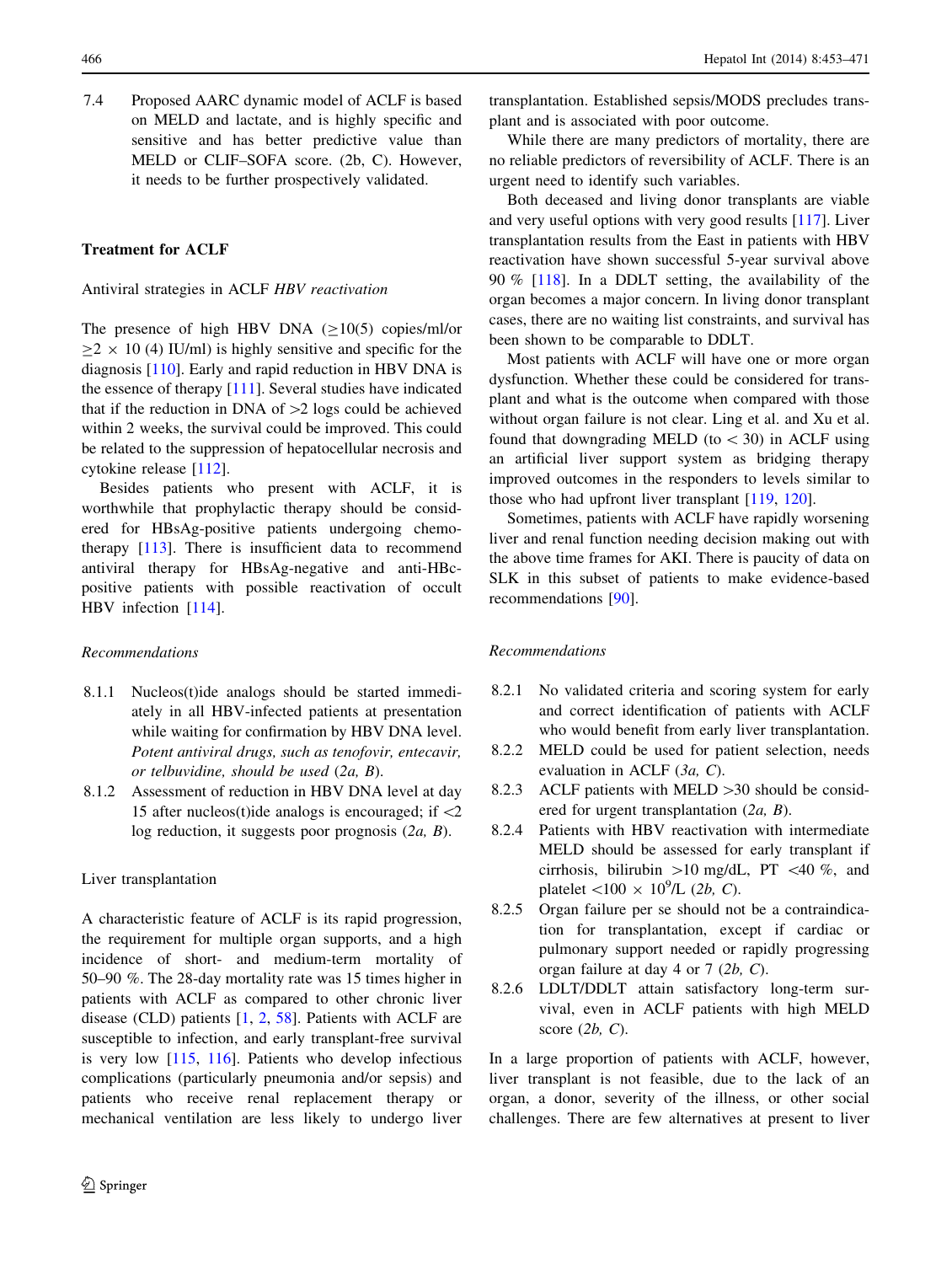transplant. There have been promising results of the use of growth factors in such patients. Garg et al. [[57\]](#page-16-0) have shown that granulocyte colony-stimulating factor (GCSF) can help in hepatic regeneration by mobilizing bone marrow-derived  $CD34 +$  cells. In addition, it significantly reduced the development of sepsis and subsequent multiorgan failure. These data were substantiated in another study from the East in patients with HBV-related ACLF [\[121](#page-18-0)].

However, despite the encouraging results and two randomized controlled clinical trials, it was felt the use of these agents should be undertaken only under protocols and more data are required before recommending routine use of these agents.

# Liver dialysis and replacement therapy in ACLF

The hepatocellular injury in ACLF is driven to a large extent by a "cytokine burst," with elevated levels of multitude of cytokines, small molecular weight toxins, vasoactive substances that are known to accumulate secondary to the failing liver [\[122](#page-18-0)]. There is an additional challenge of the injury due to endotoxin and metabolites released from gut bacteria. These toxins not only potentiate the hepatic injury but also deprive the liver of an environment, which is conducive for regeneration. The released toxins are responsible for the systemic inflammation, loss of adaptive and innate immunity, and cause vital organ dysfunction that affects all the major organs [[122\]](#page-18-0).

Extracorporeal liver support therapies are used to bridge the liver until recovery or liver transplantation in patients with ALF and ACLF. Various randomized controlled trials in patients with ACLF have shown improvement in hepatic encephalopathy, hepatorenal syndrome, circulatory dysfunction, and immune dysfunction without improvement in transplant-free survival [\[123–129](#page-18-0)]. In the most recent meta-analysis and systematic review, no benefit of MARS treatment in reducing mortality as compared to SMT was noted [\[130](#page-18-0)], even though both these meta-analysis have the limitations of enrolling a heterogenous group of patients. However, contrary results were shown by systematic review by Kjaergard et al. where it was seen that ALS reduced mortality by 33 % in patients with ACLF as compared to SMT [[131\]](#page-18-0). More recently, studies have shown that ALS could be an effective form of bridging therapy in patients with ACLF with high MELD scores awaiting liver transplantation and many believe it is a futile exercise in the absence of liver transplant  $[119, 120]$  $[119, 120]$  $[119, 120]$  $[119, 120]$ . These results have been substantiated by the recently published two large European randomized multicentric controlled trials, i.e., HELIOS (for Prometheus) [[125\]](#page-18-0) and RELIEF trial (for MARS) [\[124\]](#page-18-0), that failed to show any benefit with

these modalities on short-term transplant-free survival, which was the primary end point of these studies. The foremost reason for no demonstrable survival benefit with the currently available artificial liver support systems is the functional incompetence as most of these provide only the detoxification function of the entire armamentarium of liver functions and thus incorporation of synthetic function by living hepatocytes, i.e., the ''bioartificial liver'' or therapies to potentiate hepatic regeneration look more realistic. The other major challenge that remains is to decide the timing of therapy so as to derive maximal therapeutic benefit, i.e., whether to consider it before or after the onset of sepsis because by the time multi-organ failure is manifest, the benefits of intervention with these devices is not to be expected.

## Recommendations

- 8.3.1 Liver dialysis improves bilirubin, HE, HRS in ACLF patients, but not survival (1b, A).
- 8.3.2 It can be used as a bridge to transplantation or regeneration in ACLF (3b, C).
- 8.3.3 Studies are needed to decide whether it should be introduced before or after the onset of sepsis (3b,  $D$ ).

# Conclusions

In summary, the field of ACLF has moved very rapidly in the past 5 years. The availability of large volume of published data from the East and the West has allowed to reassess the initial definitions. The need for having a welldefined homogenous population of patients which reflect the term acute-on-chronic liver failure is at the core. Attempts to abrogate, ameliorate, or reverse the ongoing injury would allow return of hepatic synthetic functions and reversal of the liver damage. Early predictors of mortality and non-reversibility of the condition would pave way to offer priority liver transplantation to such patients. An attempt to converge the thoughts from the East and West is possibly the only way forward to achieve more scientific and timely interventions for such highly sick patients.

Acknowledgements Authors would like to thank Lovkesh Anand, Ankit Bhardwaj, Ajeet Singh Bhadoria, Ashok Choudhury, Devaraj Rangegowda, Ankur Jindal, Rajeev Khanna, Naveen Kumar, Avinash Kumar, R.P. Mathur, R. Sivaramakrishnan, S.M. Shasthry, and Amrish Sahney.

Compliance with ethical requirements and Conflict of interest All procedures followed were in accordance with the ethical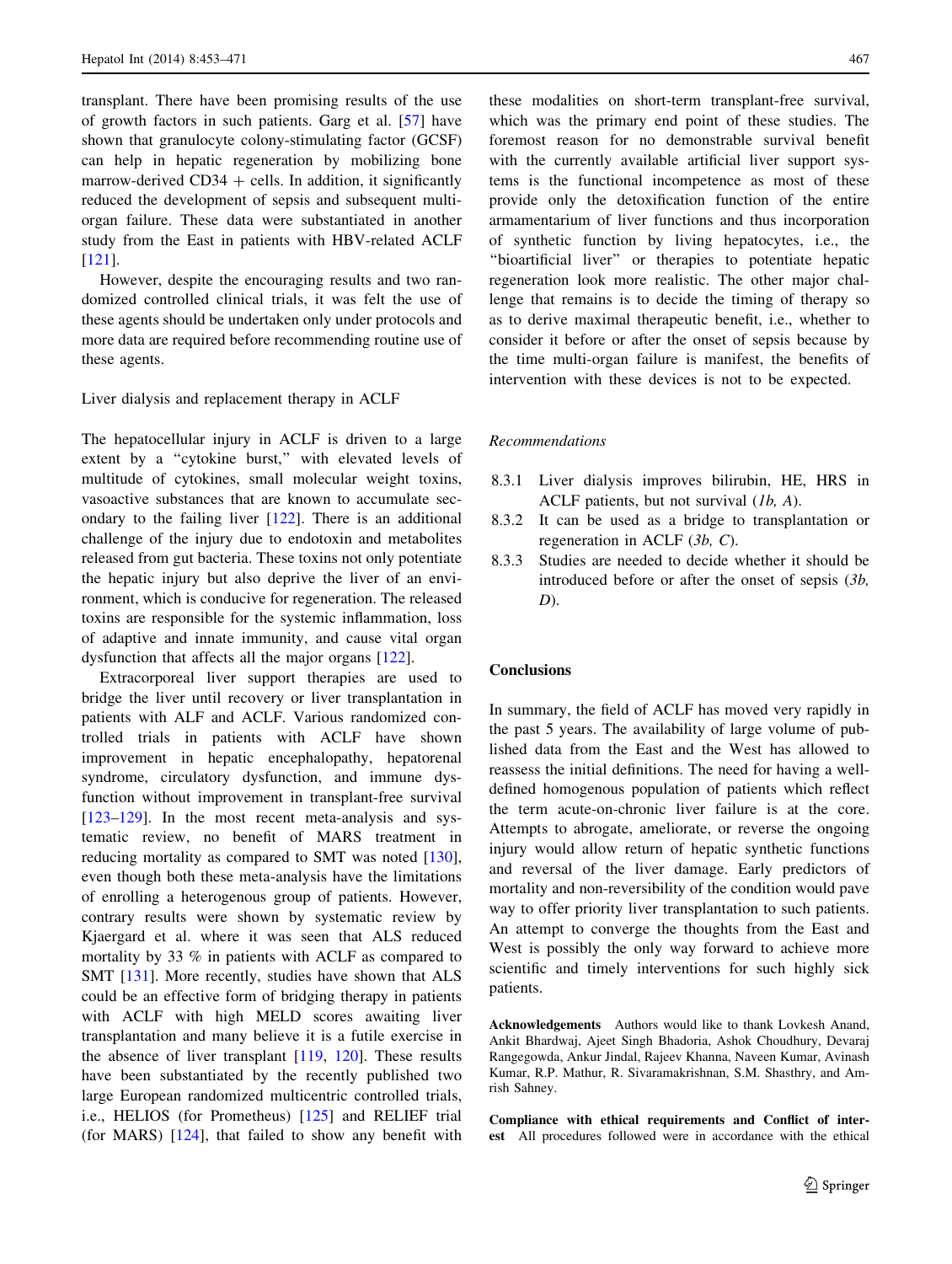standards of the responsible committee on human experimentation (institutional and national) and with the Declaration of Helsinki 1975, as revised in 2008 (5). Informed consent was obtained from all patients for being included in the study. Shiv Kumar Sarin, Chandan Kumar Kedarisetty, Zaigham Abbas, Deepak Amarapurkar, Chhagan Bihari, Albert C. Chan, Yogesh Kumar Chawla, A. Kadir Dokmeci, Hitendra Garg, Hasmik Ghazinyan, Saeed Hamid, Dong Joon Kim, Piyawat Komolmit, Suman Lata, Guan Huei Lee, Laurentius A. Lesmana, Mamun Mahtab, Rakhi Maiwall, Richard Moreau, Qin Ning, Viniyendra Pamecha, Diana Alcantara Payawal, Archana Rastogi, Salimur Rahman, Mohamed Rela, Anoop Saraya, Didier Samuel, Vivek Saraswat, Samir Shah, Gamal Shiha, Brajesh Chander Sharma, Manoj Kumar Sharma, Kapil Sharma, Amna Subhan Butt, Soek Siam Tan, Chitranshu Vashishtha, Zeeshan Ahmed Wani, Man-Fung Yuen and Osamu Yokosuka declare that they have no conflict of interest.

### References

- 1. Sarin SK, Kumar A, Almeida JA, Chawla YK, Fan ST, Garg H, et al. Acute-on-chronic liver failure: consensus recommendations of the Asian Pacific Association for the Study of the liver (APASL). Hepatol Int. 2009;3:269–282
- 2. Moreau R, Jalan R, Gines P, Pavesi M, Angeli P, Cordoba J, et al. Acute-on-chronic liver failure is a distinct syndrome that develops in patients with acute decompensation of cirrhosis. Gastroenterology. 2013;144:1426–1437
- 3. Centre for evidence-based medicine. Levels of evidence. 2001. [http://www.cebm.net/index.aspx?o=1047.](http://www.cebm.net/index.aspx?o=1047) Accessed 12 Oct 2008
- 4. O'Grady JG, Schalm SW, Williams R. Acute liver failure: redefining the syndromes. Lancet. 1993;342:273–275
- 5. Sen S, William R, Jalan R. The pathophysiological basis of acute-on-chronic liver failure. Liver. 2002;22(Suppl 2):5–13
- 6. Wlodzimirow KA, Eslami S, Abu-Hanna A, Nieuwoudt M, Chamuleau RA. A systematic review on prognostic indicators of acute on chronic liver failure and their predictive value for mortality. Liver Int 2013;33(1):40–52
- 7. Ferenci P, Lockwood A, Mullen K, Tarter P, Weissenborn K, Blei AT. Hepatic encephalopathy: definition, nomenclature, diagnosis and quantification—final report of the working party at the 11th World Congress of Gastroenterology, Vienna 1998. Hepatology. 2002;25(3):716–721
- 8. Bajaj JS. Defining acute-on-chronic liver failure: will East and West ever meet. Gastroenterology. 2013;144:1337–1339
- 9. Olson JC, Wendon JA, Kramer DJ, Vicente A, Jalan R, Garcia-Tsao G, et al. Intensive care of the patient with cirrhosis. Hepatology. 2011;54:1864–1872
- 10. Xu L, Tu Z, Xu G, Wang Y, Pan W, Zhan X, et al. Epirubicin directly promotes hepatitis B virus (HBV) replication in stable HBV-expressing cell lines: a novel mechanism of HBV reactivation following anticancer chemotherapy. Mol Med Rep 2014;9(4):1345–1350
- 11. Mikulska M, Nicolini L, Signori A, Rivoli G, Bono VD, Raiola AM, et al. Hepatitis B reactivation in HBsAg negative/HBcAb positive allogeneic hematopoietic stem cell transplant recipients: risk factors and outcome. Clin Microbiol Infect. 2014;. doi:[10.](http://dx.doi.org/10.1111/1469-0691.12611) [1111/1469-0691.12611](http://dx.doi.org/10.1111/1469-0691.12611)
- 12. Pei R, Grund S, Verheyen J, Esser S, Chen X, Lu M. Spontaneous reactivation of hepatitis B virus replication in a HIV coinfected patient with isolated anti-Hepatitis B core antibodies. Virol J. 2014;11:9. doi:[10.1186/1743-422X-11-9](http://dx.doi.org/10.1186/1743-422X-11-9)
- 13. Magalhaes RK, Ferreira D, Salgado M, Pedroto I. Hepatitis B virus reactivation after chemotherapy in an HIV positive patient. J Clin Gastroenterol 2013;47(6):565–566
- <span id="page-15-0"></span>468 Hepatol Int (2014) 8:453–471
	- 14. Lim SG, Wai CT, Rajnakova A, Kajiji T, Guan R. Fatal hepatitis B reactivation following discontinuation of nucleoside analogues for chronic hepatitis B. Gut. 2002;51(4):597–599
	- 15. Martin ST, Cardwell SM, Nailor MD, Gabardi S. Hepatitis B reactivation and rituximab: a new boxed warning and considerations for solid organ transplantation. Am J Transplant. 2014;. doi:[10.1111/ajt.12649](http://dx.doi.org/10.1111/ajt.12649)
	- 16. Kusumoto S, Tanaka Y, Mizokami M, Ueda R. Strategy for preventing hepatitis B reactivation in patients with resolved HBV infection following rituximab containing chemotherapy. Hepatology. 2013;. doi:[10.1002/hep.26963](http://dx.doi.org/10.1002/hep.26963)
	- 17. Tsutsumi Y, Yamamoto Y, Shimono J, Ohhigashi H, Teshima T. Hepatitis B virus reactivation with rituximab containing regimen. World J Hepatol 2013;5(11):612–662
	- 18. Huang M, Huang L. Reactivation of Hepatitis C viral infection after treatment with infliximab. J Clin Gastroenterol 2014;48(2): 189–190
	- 19. Sagnelli E, Pisaturo M, Stanzione M, Messina V, Alessio L, Sagnelli C, et al. Clinical presentation, outcome and response to therapy among patients with acute exacerbation of chronic hepatitis C. Clin Gastroenterol Hepatol 2013;11(9):1174–1180
	- 20. Radha Krishna Y, Saraswat VA, Das K, Himanshu G, Yachha SK, Aggarwal R, et al. Clinical features and predictors of outcome in acute hepatitis A and hepatitis E virus hepatitis on cirrhosis. Liver Int 2009;29(3):392–398
	- 21. Mahtab MA, Rahman S, Khan M, Karim MF. Hepatitis E virus is a leading cause of acute-on-chronic liver disease: experience from a tertiary center in Bangladesh. Hepatobiliary Pancreat Dis Int. 2009; 8(1): 50–52
	- 22. Kumar M, Sharma BC, Sarin SK. Hepatitis E virus as an etiology of acute exacerbation of previously unrecognized asymptomatic patients with hepatitis B virus related chronic liver disease. J Gastroenterol Hepatol 2008;23(6):83–87
	- 23. Acharya SK, Sharma PK, Singh R, Mohanty SK, Madan K, Jha JK, et al. Hepatitis E virus (HEV) infection in patients with cirrhosis is associated with rapid decompensation and death. J Hepatol 2007;46:387–394
	- 24. Kim AY, Chung RT. Bacterial, parasitic and fungal infections of the liver, including liver abscess. In Feldman M, Friedman L, Brandt LJ, editors. Sleisenger and Fordtran's Gastrointestinal and Liver Disease. 9th ed. Philadelphia: WB Saunders; 2010. 1351
	- 25. Moreau R, Arroyo V. Acute-on-chronic liver failure: a new clinical entity. Clin Gastroenterol Hepatol. 2014;. doi:[10.1016/j.](http://dx.doi.org/10.1016/j.cgh.2014.02.027) [cgh.2014.02.027](http://dx.doi.org/10.1016/j.cgh.2014.02.027)
	- 26. Garg H, Kumar A, Garg V, Sharma P, Sharma BC, Sarin SK. Clinical profile and predictors of mortality in patients of acuteon-chronic liver failure. Dig Liver Dis 2012;44(2):166–171
	- 27. Wasmuth HE, Kunz D, Yagmur E, Timmer-Stranghöner A, Vidacek D, Siewert E, et al. Patients with acute-on-chronic liver failure display ''sepsis-like'' immune paralysis. J Hepatol 2005;42(2):195–201
	- 28. Duseja A, Chawla YK, Dhiman RK, Kumar A, Choudhary N, Taneja S. Non-Hepatic insults are common precipitants in patients with acute-on-chronic liver failure. Dig Dis Sci 2010;55(11):3188–3192
	- 29. Ripoll C, Groszmann R, Garcia-Tsao G, Grace N, Burroughs A, Planas R, et al. Hepatic pressure gradient predicts clinical decompensation in patients with compensated cirrhosis. Gastroenterol 2007;133:481–488
	- 30. Amitrano L, Guardascione MA, Martino R, Manguso F, Menchise A, Balzano A. Hypoxic hepatitis occurring in cirrhosis after variceal bleeding: still a lethal disease. J Clin Gastroenterol 2012;46(7):608–612
	- 31. Bruns T, Zimmermann HW, Stallmach A. Risk factors and outcome of bacterial infections in cirrhosis. World J Gastroenterol 2014;20(10):2542–2554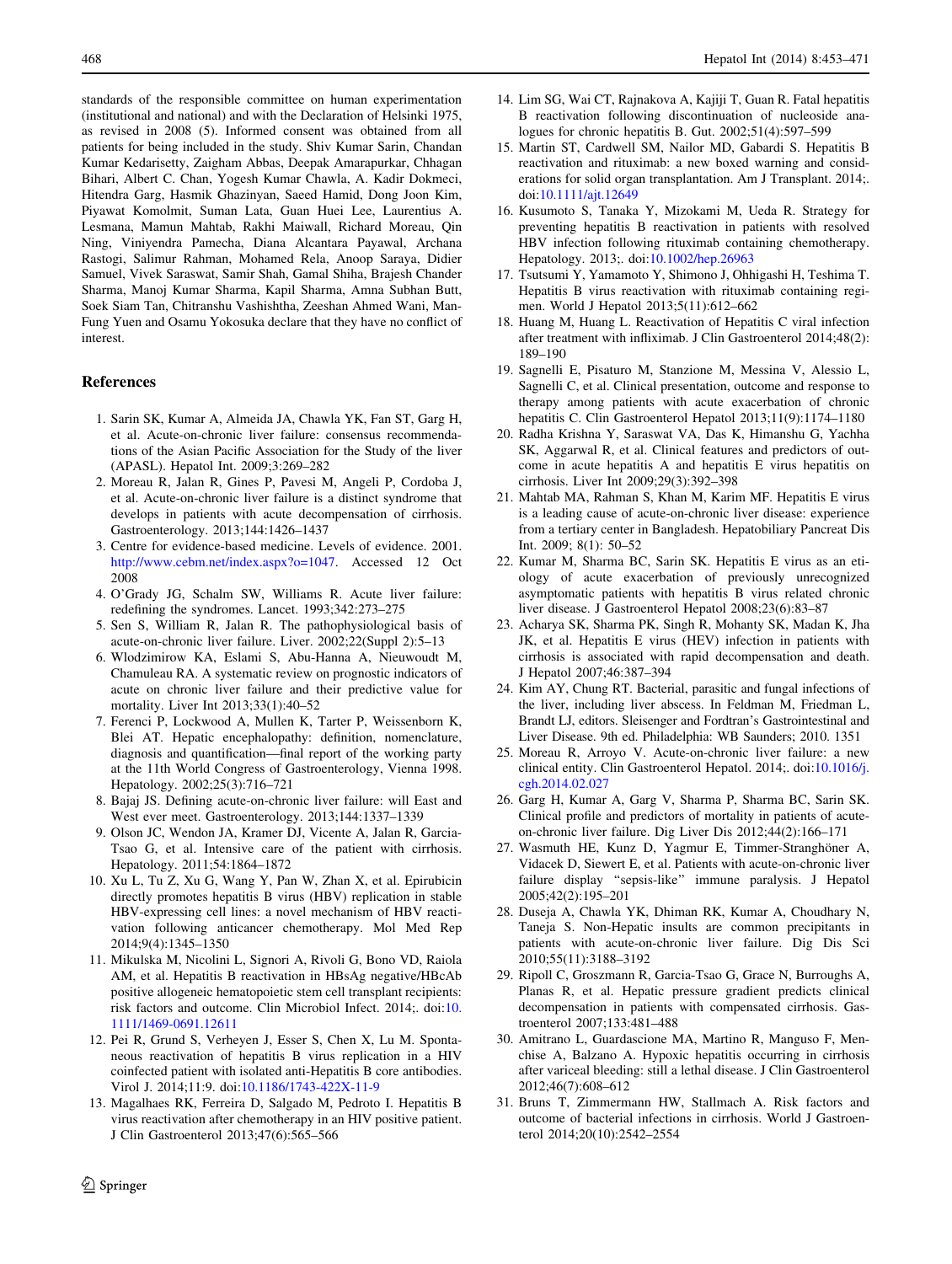- <span id="page-16-0"></span>32. Desmet VJ, Roskams T. Cirrhosis reversal: a duel between dogma and myth. J Hepatol 2004;40:860–867
- 33. Wanless IR, Wong F, Blendis LM, Greig P, Heathcote EJ, Levy G. Hepatic and portal vein thrombosis in cirrhosis: possible role in development of parenchymal extinction and portal hypertension. Hepatology. 1995;21(5):1238–1247
- 34. Kim MY, Cho MY, Baik SK, Park HJ, Jeon HK, Im CK, et al. Histological subclassification of cirrhosis using the Laennac fibrosis scoring system correlates with clinical stage and grade of portal hypertension. J Hepatol 2011;55(5):1004–1009
- 35. Rastogi A, Maiwall R, Bihari C, Ahuja A, Kumar A, Singh T, et al. Cirrhosis etiology and laennac staging system correlate with high portal pressure. Histopathology. 2013;62(5):731–741
- 36. Libbrecht L, Desmet V, Van Damme B, Roskams T. Deep intralobular extension of human hepatic "progenitor cells" correlates with parenchymal inflammation in chronic viral hepatitis: can ''progenitor cells'' migrate? J Pathol 2000;192:373–378
- 37. de Graaf EL, Kench J, Dilworth P, Shackel NA, Strasser SL, Joseph D, et al. Grade of deceased donor liver macrovesicular steatosis impacts graft and recipient outcomes more than the donor risk index. J Gastroenterol Hepatol 2012;27(3):540–546
- 38. Gabrielli M, Moisan F, Vidal M, Duarte I, Jiménez M, Izquierdo G, et al. Steatotic livers. Can we use them in OLTX? Outcome data from a prospective baseline liver biopsy study. Ann Hepatol 2012;11(6):891–898
- 39. Angulo P, Keach JC, Batts KP, Lindor KD. Independent predictors of liver fibrosis in patients with nonalcoholic steatohepatitis. Hepatology. 1999;30(6):1356–1362
- 40. Loomba R, Sanyal A. The global NAFLD epidemic. Nat Rev Gastroenterol Hepatol 2013;10(11):686–690
- 41. Laleman W, Verbeke L, Meersseman P, Wauters J, van Pelt J, Cassiman D, et al. Acute-on-chronic liver failure: current concepts on definition, pathogenesis, clinical manifestations and potential therapeutic interventions. Expert Rev Gastroenterol Hepatol 2011;5(4):523–537
- 42. Rastogi A, Kumar A, Sakhuja P, Bihari C, Gondal R, Hissar S, et al. Liver histology as predictor of outcome in patients with acute-on-chronic liver failure (ACLF). Virchows Arch 2011;459(2):121–127
- 43. Kalambokis G, Manousou P, Vibhakorn S, Marelli L, Cholongitas E, Senzolo M, et al. Transjugular liver biopsy: indications, adequacy, quality of specimens, and complications—a systematic review. J Hep 2007;47:284–294
- 44. Myers RP, Elkashab M, Ma M, et al. Transient elastography for noninvasive assessment of liver fibrosis: a multicenter Canadian study. Can J Gastroenterol 2010;24(11):661–670
- 45. Kedarisetty CK, Bhardwaj A, Garg H, Wagle P, Sarin SK. Reduction in liver stiffness at one month is a predictor of survival in acute-on-chronic liver failure. Presented as poster at APASL annual conference 2014 Brisbane
- 46. Jha AK, Nijhawan S, Rai RR, Nepalia S, Jain P, Suchismita A. Etiology, clinical profile and inhospital mortality of acute-onchronic liver failure: a prospective study. Indian J Gastroenterol 2013;32(2):108–114
- 47. Seto WK, Lai CL, Yuen MF. Acute-on-chronic liver failure in chronic hepatitis B. J Gastroenterol Hepatol 2012;27(4):662–669
- 48. Adams LA, Lymp JF, Sanderson SO, Lindor KD, Feldstein A, Angulo P. The natural history of nonalcoholic fatty liver disease: a population based cohort study. Gastroenterology. 2005;129: 113–121
- 49. Caldwell SH, Crespo DM. The spectrum expanded: cryptogenic cirrhosis and natural history of nonalcoholic fatty liver disease. J Hepatol 2004;40:578–584
- 50. Bhala N, Angulo P, Van der Poorten D, Lee E, Hui JM, Saracco G, et al. The natural history of nonalcoholic fatty liver disease

with advanced fibrosis or cirrhosis: an international collaborative study. Hepatology. 2011;54:1208–1216

- 51. Sheth SG, Flamm SL, Gordon FD, Chopra S. AST/ALT ratio predicts cirrhosis in patients with chronic hepatitis C virus infection. Am J Gastroenterol 1998;93(1):44–48
- 52. Kruger FC, Daniels CR, Kidd M, Swart G, Brundyn K, van Rensberg C, et al. APRI: a simple bedside marker of advanced fibrosis that can avoid liver biopsy in patients with NAFLD/ NASH. S Afr Med J 2011;101(7):477–480
- 53. Katoonizadeh A, Laleman W, Verslype C, Wilmer A, Maleux G, Roskams T, et al. Early features of acute-on-chronic alcoholic liver failure: a prospective cohort study. Gut. 2010;59(11): 1561–1569
- 54. Jalan R, Mookerjee RP. Acute-on-chronic liver failure: an early liver biopsy is essential? Gut. 2010;59(11):1455–1456
- 55. Rastogi A, Maiwall R, Bihari C, Trehanpati N, Pamecha V, Sarin SK. Two-tier regenerative response in liver failure in humans. Virchows Arch. 2014;464(5):565–573
- 56. Rastogi A, Bihari C, Maiwall R, Ahuja A, Sharma MK, Kumar A, et al. Hepatic stellate cells are involved in the pathogenesis of acute-on-chronic liver failure. Virchows Arch 2012;461(4): 393–398
- 57. Garg V, Garg H, Khan A, Trehanpati N, Kumar A, Sharma BC, et al. Granulocyte colony stimulating factor mobilizes CD  $34 +$  cells and improves survival of patients with acute-onchronic liver failure. Gastroenterology. 2012;142(3):505–512
- 58. Jalan R, Gines P, Olson JC, Mookerjee RP, Moreau R, Garcia-Tsao G, et al. Acute-on chronic liver failure. J Hepatol 2012;57(6):1336–1348
- 59. Kar R, Kar SS, Sarin SK. Hepatic coagulopathy—intricacies and challenges; a cross-sectional descriptive study of 110 patients from a superspeciality institute in North India with review of literature. Blood Coag Fibrinolysis 2013;24(2):175–180
- 60. Lisman T, Leebeck FW. Hemostatic alterations in liver disease: a review of pathophysiology, clinical consequences and treatment. Dig Surg 2007;24(4):250–258
- 61. Saxena P, Bihari C, Rastogi A, Agarwal S, Anand L, Sarin SK. Sonoclot signature analysis in patients with liver disease with conventional coagulation studies. Adv Hematol 2013;2013: 23751
- 62. Trey C, Davidson CS. The management of fulminant hepatic failure. In Popper H, Schaffner F, editors. Progress in Liver Diseases. New York: Grune & Stratton; 1970. 282–298
- 63. Stravitz RT, Lisman T, Luketic VA, Sterling RK, Puri P, Fuchs M, et al. Minimal effects of acute liver injury/acute liver failure on hemostasis as assessed by thromboelastography. J Hepatol 2011;56:129–136
- 64. Luddington R, Baglin T. Clinical measurement of thrombin generation by calibrated automated thrombography requires contact factor inhibition. J Thromb Haemostat 2004;2(11):1954–1959
- 65. Ninivaggi M, Apitz-Castro R, Dargaud Y, de Laat B, Hemker HC, Lindhout T. Whole blood thrombin generation monitored with a calibrated automated thrombogram based assay. Clin Chem 2012;58(8):1252–1259
- 66. New York Heart Association Inc. New York Heart association classification of Heart failure. In Diseases of the Heart and Blood Vessels: Nomenclature and Criteria for Diagnosis, 6th ed. Boston, Little Brown, 1964. 114
- 67. Levy MM, Fink MP, Marshall JC, Abraham E, Angus D, Cook D, et al. 2001 SCCM/ESICM/ACCP/ATS/SIS international sepsis definitions conference. Crit Care Med 2003;31:1250–1256
- 68. Gustot T, Felleiter P, Pickkers P, Sakr Y, Rello J, Velissaris D et al. Impact of infection on the prognosis of critically ill cirrhotic patients: Results from a large worldwide study. Liver Int 2014. doi: [10.1111/liv.12520](http://dx.doi.org/10.1111/liv.12520)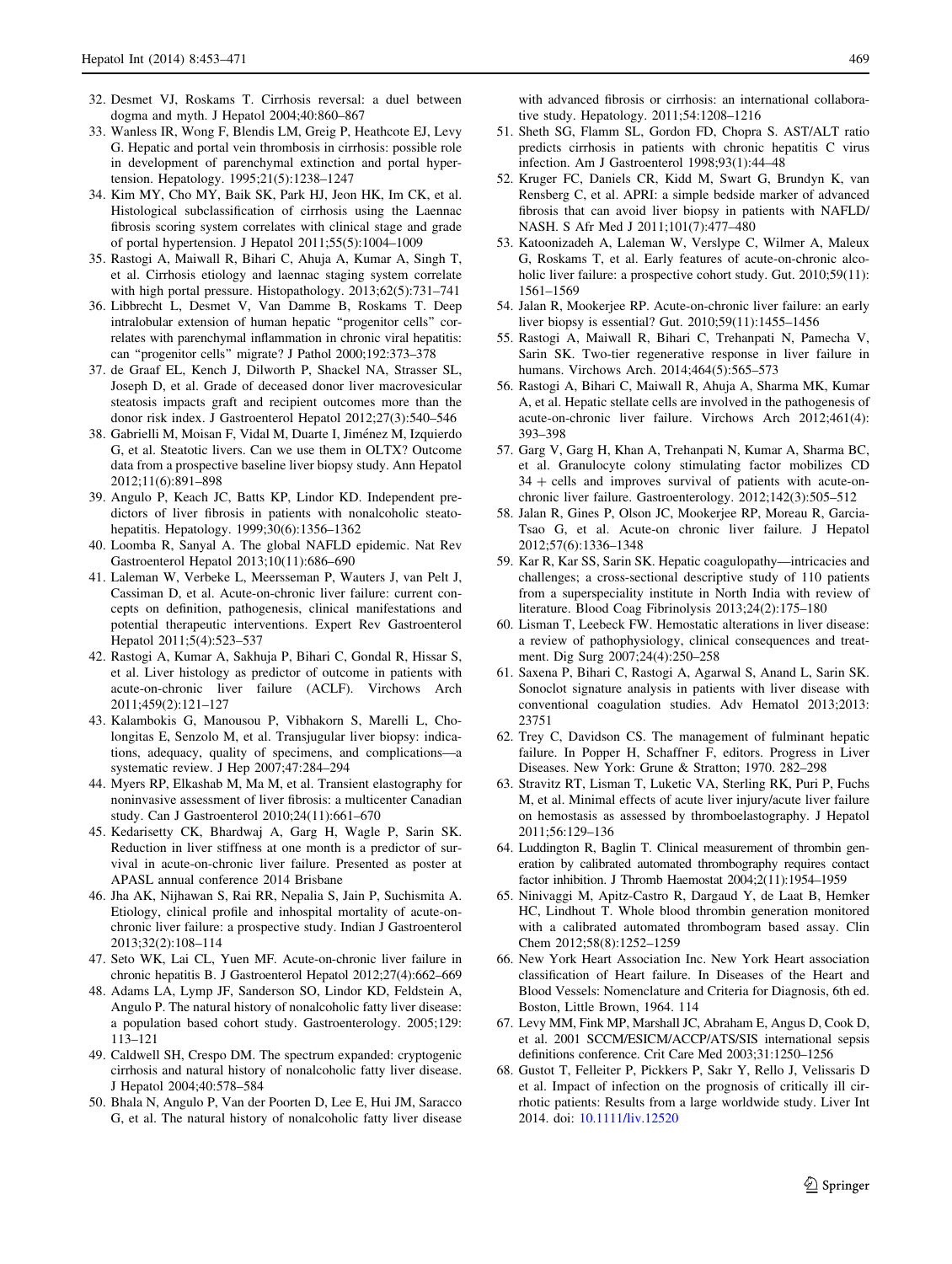- <span id="page-17-0"></span>69. Arvaniti V, D'Amico G, Fede G, Manousou P, Tsochatzis E, Plequezuelo M, et al. Infections in patients with cirrhosis increase mortality four- fold and should be used in determining prognosis. Gastroenterology. 2010;139:1246–1256
- 70. Duseja A, Choudhary NS, Gupta S, Dhiman RK, Chawla YK. APACHE II score is superior to SOFA, CTP and MELD in predicting the short term mortality in patients with acute-onchronic liver failure (ACLF). J Dig Dis 2013;14(9):484–490
- 71. Jalan R, Stadlbauer V, Sen S, Cheshire L, Chang YM, Mookerjee RP. Role of predisposition, injury, response and organ failure in the prognosis of patients with acute-on-chronic liver failure: a prospective cohort study. Crit Care 2012;16(6):R227
- 72. Granja C, Póvoa P, Lobo C, Teixeira-Pinto A, Carneiro A, Costa-Pereira A. The predisposition, infection, response and organ failure (Piro) sepsis classification system: results of hospital mortality using a novel concept and methodological approach. PLoS ONE. 2013;8(1):e53885. doi[:10.1371/journal.](http://dx.doi.org/10.1371/journal.pone.0053885) [pone.0053885](http://dx.doi.org/10.1371/journal.pone.0053885)
- 73. Hotchkiss RS, Monneret G, Payen D. Sepsis induced immunosuppression: from cellular dysfunctions to immunotherapy. Nat Rev Immunol 2013;13(12):862–874
- 74. Kox WJ, Volk T, Kox SN, Volk HD. Immunomodulatory therapies in sepsis. Intensive Care Med 2000;26(Suppl 1):S124– S128
- 75. Khanam A, Trehanpati N, Garg V, Kumar C, Garg H, Sharma BC, et al. Altered frequencies of dendritic cells and IFN-  $\gamma$ secreting T cells with granulocyte colony stimulating factor (GCSF) therapy in acute-on-chronic liver failure. Liver Int 2014;34(4):505–513
- 76. Gines P, Schrier RW. Renal failure in cirrhosis. N Engl J Med 2009;361:1279–1290
- 77. Martín-Llahí M, Guevara M, Torre A, Fagundes C, Restuccia T, Gilabert R, et al. Prognostic importance of the cause of renal failure in patients with cirrhosis. Gastroenterology. 2011;140:488–496
- 78. Stadlbauer V, Wright G, Banaji M, Mukhopadhyay A, Mookerjee R, Moore K, et al. Relationship between activation of the sympathetic nervous system and renal blood flow autoregulation in cirrhosis. Gastroenterology. 2008;134:111–119
- 79. Kumar A, Das K, Sharma P, Mehta V, Sharma BC, Sarin SK. Hemodynamic studies in acute-on-chronic liver failure. Dig Dis Sci. 2009;54(4):869–78. doi:[10.1007/s10620-008-0421-9](http://dx.doi.org/10.1007/s10620-008-0421-9)
- 80. Cárdenas A, Ginès P. Acute-on-chronic liver failure: the kidneys. Curr Opin Crit Care 2011;17(2):184–189
- 81. Ros J, Clària J, To-Figueras J, et al. Endogenous cannabinoids: a new system involved in the homeostasis of arterial pressure in experimental cirrhosis in the rat. Gastroenterology. 2002;122:85–93
- 82. Altamirano J, Fagundes C, Dominguez M, García E, Michelena J, Cárdenas A, et al. Acute kidney injury is an early predictor of mortality for patients with alcoholic hepatitis. Clin Gastroenterol Hepatol 2012;10(1):65–71
- 83. Cazzaniga M, Dionigi E, Gobbo G, Fioretti A, Monti V, Salerno F. The systemic inflammatory response syndrome in cirrhotic patients: relationship with their in-hospital outcome. J Hepatol 2009;51:475–482
- 84. Thabut D, Massard J, Gangloff A, Carbonell N, Francoz C, Nguyen-Khac E, et al. Model for end-stage liver disease score and systemic inflammatory response are major prognostic factors in patients with cirrhosis and acute functional renal failure. Hepatology. 2007;46:1872–1882
- 85. Holt S, Goodier D, Marley R, Patch D, Burroughs A, Fernando B, Harry D, et al. Improvement in renal function in hepatorenal syndrome with N-acetylcysteine. Lancet. 1999;353:294–295
- 86. Akriviadis E, Bolta R, Briggs W, et al. Pentoxifylline improves short-term survival in severe alcoholic hepatitis: a double-blind, placebo-controlled trial. Gastroenterology. 2000;119:1637–1648
- 87. Jindal A, Sarin SK. Acute kidney injury (AKI) at admission and its response to terlipressin as a predictor of mortality in patients with acute-on-chronic liver failure (ACLF). J Hepatol. 2013;58(S1):S89
- 88. Maiwall R, Kumar S, Vashishtha C, Kumar M, Garg H, Nayak S et al. Acute kidney injury (AKI) in patients with acute-onchronic liver failure (ACLF) is different from patients with cirrhosis. Hepatology. 2013;58(4), Suppl 36A–91A
- 89. Wan ZH, Wang JJ, You SL, Liu HL, Zhu B, Zang H, et al. Cystatin C is a biomarker for predicting acute kidney injury in patients with acute-on-chronic liver failure. World J Gastroenterol 2013;19(48):9432–9438
- 90. Xing T, Zhong L, Chen D, Peng Z. Experience of combined liver–kidney transplantation for acute-on-chronic liver failure with renal dysfunction. Transplant Proc 2013;45(6):2307–2313
- 91. Donovan JP, Schafer DF, Shaw BW Jr, Sorrell MF. Cerebral edema and increased intracranial pressure in chronic liver disease. Lancet. 1998;351:719–721
- 92. Poveda MJ, Bernabeu A, Concepcion L, et al. Brain edema dynamics in patients with overt hepatic encephalopathy A magnetic resonance imaging study. Neuroimage. 2010;52:481–487
- 93. Shawcross DL, Sharifi Y, Canavan JB, Yeoman AD, Abeles RD, Taylor NJ, et al. Infection and systemic inflammation, not ammonia, are associated with grade 3/4 hepatic encephalopathy, but not mortality in cirrhosis. J Hepatol 2011;54:640–649
- 94. Cordoba J, Ventura-Cots M, Simon-Talero M, Amorós A, Pavesi M, Vilstrup H, et al. Characteristics, risk factors and mortality of cirrhotic patients hospitalized for hepatic encephalopathy with and without acute-on-chronic liver failure. J Hepatol 2014;60:275–281
- 95. Guevara M, Baccaro ME, Torre A. Hyponatremia is a risk factor of hepatic encephalopathy in patients with cirrhosis: a prospective study with time- dependent analysis. Am J Gastroenterol 2009;104:1382–1389
- 96. Chatzicostas C, Roussomoustakaki M, Notas G, Vlachonikolis IG, Samonakis D, Romanos J, et al. A comparison of Child Pugh, APACHE II and APACHE III scoring systems in predicting hospital mortality of patients with liver cirrhosis. BMC Gastroenterol 2003;3:7
- 97. Chen YC, Tian YC, Liu NJ, Ho YP, Yang C, Chu YY, et al. Prospective cohort study comparing sequential organ failure assessment and acute physiology, age, chronic health evaluation III scoring systems for hospital prediction in critically ill cirrhotic patients. Int J Clin Pract 2006;60(2):160–166
- 98. Kamath PS, Kim WR. The model for end stage liver disease (MELD). Hepatology. 2007;45(3):797–805
- 99. Yu JW, Sun LJ, Zhao YH, Li SC. Prediction value of model for end stage liver disease scoring system on prognosis in patients with acute-on-chronic liver failure after plasma exchange and lamivudine treatment. J Gastroenterol Hepatol 2008;23(8 Pt 1):1242–1249
- 100. Yan Y, Mai L, Zheng YB, Zhang SQ, Xu WX, Gao ZL, et al. What MELD score mandates use of entecavir for ACLF-HBV HBeAg negative patients? World J Gastroenterol 2012;18(33):4604–4609
- 101. Lai J, Lin CS, Yang L, Chen SR, Zhang YQ, Ke WM. Pretreatment HBsAg level and an early decrease in MELD score predict prognosis to lamivudine treatment for HBeAg negative acute-on-chronic liver failure. Clin Res Hepatol Gastroenterol 2013. doi: [10.1016/j.clinre.2013.10.012](http://dx.doi.org/10.1016/j.clinre.2013.10.012)
- 102. Myers RP, Tandon P, Ney M, Meeberg G, Faris P, Shaheen AA, et al. Validation of the five variable model for Model for End stage Liver disease (5vMELD) for prediction of mortality on liver transplant waiting list. Liver Int. 2013;. doi[:10.1111/liv.12373](http://dx.doi.org/10.1111/liv.12373)
- 103. Bechmann LP, Jochum C, Kocabayoglu P, Sowa JP, Kassalik M, Gieseler RK, et al. Cytokeratin 18 based modification of the MELD score improves prediction of spontaneous survival after